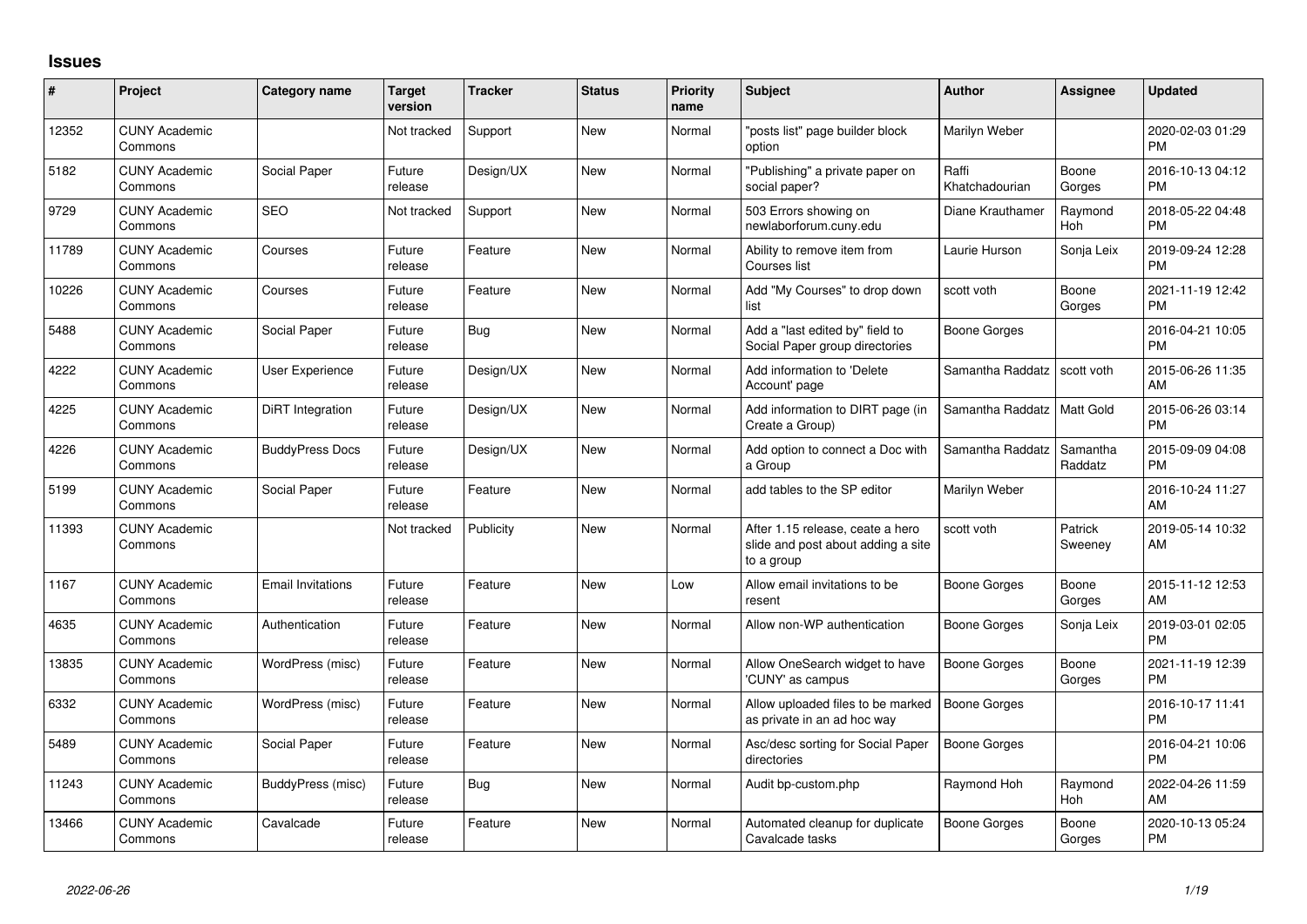| #     | Project                         | <b>Category name</b>       | <b>Target</b><br>version | <b>Tracker</b> | <b>Status</b> | <b>Priority</b><br>name | <b>Subject</b>                                                                                                                                        | <b>Author</b>           | <b>Assignee</b>     | <b>Updated</b>                |
|-------|---------------------------------|----------------------------|--------------------------|----------------|---------------|-------------------------|-------------------------------------------------------------------------------------------------------------------------------------------------------|-------------------------|---------------------|-------------------------------|
| 14309 | <b>CUNY Academic</b><br>Commons | Group Library              | Future<br>release        | Feature        | <b>New</b>    | Normal                  | Better handling of<br>bp_group_document file<br>download attempts when file is<br>not present                                                         | <b>Boone Gorges</b>     | Boone<br>Gorges     | 2021-11-19 12:28<br>РM        |
| 1166  | <b>CUNY Academic</b><br>Commons | <b>Email Invitations</b>   | Future<br>release        | Feature        | <b>New</b>    | Low                     | Better organizational tools for<br>Sent Invites                                                                                                       | <b>Boone Gorges</b>     | Boone<br>Gorges     | 2015-11-09 06:02<br><b>PM</b> |
| 12911 | <b>CUNY Academic</b><br>Commons |                            | Not tracked              | Feature        | <b>New</b>    | Normal                  | Block access to xmlrpc.php based<br>on User-Agent                                                                                                     | <b>Boone Gorges</b>     | Boone<br>Gorges     | 2020-06-09 05:12<br><b>PM</b> |
| 7624  | <b>CUNY Academic</b><br>Commons | BuddyPress (misc)          | Future<br>release        | Design/UX      | <b>New</b>    | Normal                  | <b>BP</b> Notifications                                                                                                                               | Luke Waltzer            | Paige Dupont        | 2017-02-08 10:43<br><b>PM</b> |
| 6749  | <b>CUNY Academic</b><br>Commons | Events                     | Future<br>release        | Bug            | <b>New</b>    | Low                     | BPEO iCal request can trigger<br>very large number of DB queries                                                                                      | <b>Boone Gorges</b>     | Raymond<br>Hoh      | 2016-11-15 10:09<br><b>PM</b> |
| 364   | <b>CUNY Academic</b><br>Commons | <b>WordPress Plugins</b>   | Future<br>release        | Feature        | <b>New</b>    | Normal                  | <b>Bulletin Board</b>                                                                                                                                 | Matt Gold               |                     | 2015-01-05 08:50<br><b>PM</b> |
| 16294 | <b>CUNY Academic</b><br>Commons |                            |                          | Bug            | <b>New</b>    | Urgent                  | CAC is down                                                                                                                                           | Raffi<br>Khatchadourian |                     | 2022-06-24 02:36<br><b>PM</b> |
| 5058  | <b>CUNY Academic</b><br>Commons | Social Paper               | Future<br>release        | Feature        | <b>New</b>    | Low                     | Can there be a clearer signal that<br>even when comments have<br>already been made you add<br>comments by clicking on the side?<br>(SP suggestion #5) | Marilyn Weber           | Samantha<br>Raddatz | 2016-02-11 10:24<br><b>PM</b> |
| 6755  | <b>CUNY Academic</b><br>Commons | WordPress (misc)           | Future<br>release        | <b>Bug</b>     | <b>New</b>    | Normal                  | Cannot Deactivate Plugin                                                                                                                              | Laura Kane              |                     | 2016-11-16 01:12<br><b>PM</b> |
| 14184 | <b>CUNY Academic</b><br>Commons | <b>Public Portfolio</b>    | Future<br>release        | Feature        | <b>New</b>    | Normal                  | Centralized mechanism for storing<br>Campus affiliations                                                                                              | <b>Boone Gorges</b>     | Boone<br>Gorges     | 2022-01-04 11:35<br>AM        |
| 11624 | <b>CUNY Academic</b><br>Commons | WordPress (misc)           | Not tracked              | Support        | <b>New</b>    | Normal                  | Change pages into posts or swap<br>database for a Commons site?                                                                                       | Stephen Klein           | Raymond<br>Hoh      | 2019-07-09 11:04<br>AM        |
| 5992  | <b>CUNY Academic</b><br>Commons | <b>Email Notifications</b> | Future<br>release        | Feature        | <b>New</b>    | Normal                  | Changing the From line of<br>autogenerated blog emails                                                                                                | Marilyn Weber           |                     | 2018-09-27 05:19<br><b>PM</b> |
| 9346  | <b>CUNY Academic</b><br>Commons | WordPress (misc)           | Not tracked              | Bug            | New           | Normal                  | Clone cetls.bmcc.cuny.edu for<br>development                                                                                                          | Owen Roberts            | Raymond<br>Hoh      | 2018-03-06 05:35<br><b>PM</b> |
| 13331 | <b>CUNY Academic</b><br>Commons | Site cloning               | Future<br>release        | <b>Bug</b>     | <b>New</b>    | Normal                  | Combine Site Template and<br>Clone operations                                                                                                         | <b>Boone Gorges</b>     | Jeremy Felt         | 2021-11-19 12:39<br>PM        |
| 12573 | <b>CUNY Academic</b><br>Commons | <b>WordPress Plugins</b>   | Future<br>release        | Bug            | New           | Normal                  | <b>CommentPress Core Issues</b>                                                                                                                       | scott voth              |                     | 2020-03-24 04:32<br>PM        |
| 14394 | <b>CUNY Academic</b><br>Commons |                            | Not tracked              | Feature        | New           | Normal                  | Commons News Site - redesign                                                                                                                          | scott voth              | scott voth          | 2021-09-14 10:46<br>AM        |
| 14936 | <b>CUNY Academic</b><br>Commons |                            |                          | <b>Bug</b>     | New           | Normal                  | Commons websites blocked by<br>SPS campus network                                                                                                     | Laurie Hurson           |                     | 2021-11-03 03:57<br><b>PM</b> |
| 13949 | <b>CUNY Academic</b><br>Commons |                            | Not tracked              | <b>Bug</b>     | New           | Normal                  | Continued debugging of runaway<br>MySQL connections                                                                                                   | Matt Gold               | Boone<br>Gorges     | 2021-09-14 10:42<br>AM        |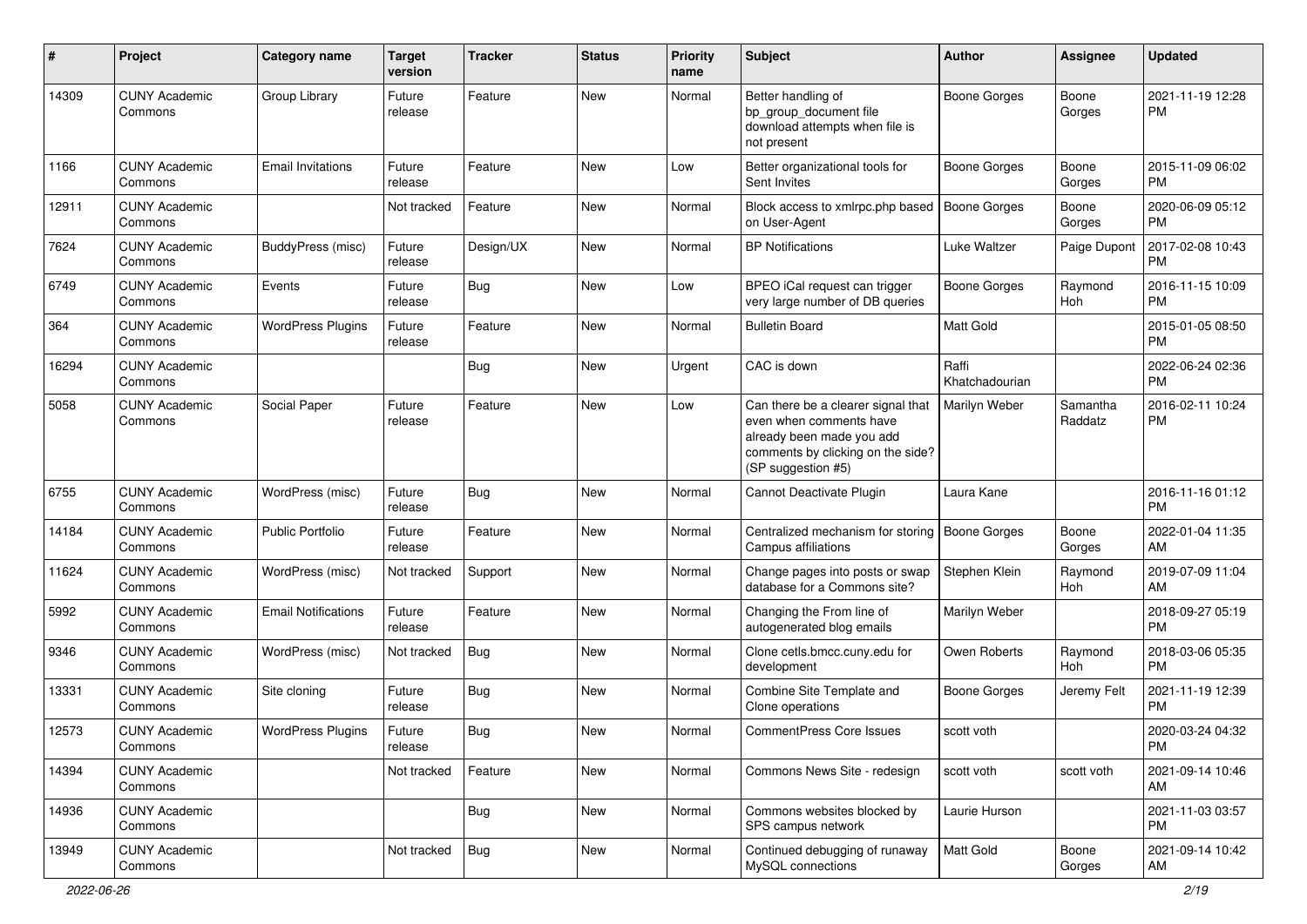| $\pmb{\#}$ | <b>Project</b>                  | Category name            | <b>Target</b><br>version | <b>Tracker</b> | <b>Status</b> | <b>Priority</b><br>name | <b>Subject</b>                                                                 | <b>Author</b>           | <b>Assignee</b>     | <b>Updated</b>                |
|------------|---------------------------------|--------------------------|--------------------------|----------------|---------------|-------------------------|--------------------------------------------------------------------------------|-------------------------|---------------------|-------------------------------|
| 3509       | <b>CUNY Academic</b><br>Commons | Publicity                | 1.7                      | Publicity      | <b>New</b>    | Normal                  | Create 1.7 digital signage imagery                                             | Micki Kaufman           | Marilyn<br>Weber    | 2014-10-01 12:40<br><b>PM</b> |
| 9643       | <b>CUNY Academic</b><br>Commons | Publicity                | Not tracked              | Feature        | <b>New</b>    | Normal                  | Create a page on the Commons<br>for logos etc.                                 | Stephen Real            | Stephen Real        | 2018-04-24 10:53<br>AM        |
| 2753       | <b>CUNY Academic</b><br>Commons | <b>Public Portfolio</b>  | Future<br>release        | Feature        | <b>New</b>    | Normal                  | Create actual actual tagification in<br>academic interests and other<br>fields | Micki Kaufman           | Boone<br>Gorges     | 2015-01-05 08:52<br><b>PM</b> |
| 3657       | <b>CUNY Academic</b><br>Commons | WordPress (misc)         | Not tracked              | Feature        | <b>New</b>    | Normal                  | Create alert for GC email<br>addresses                                         | <b>Matt Gold</b>        | Matt Gold           | 2016-04-14 11:29<br><b>PM</b> |
| 3615       | <b>CUNY Academic</b><br>Commons | Redmine                  | Not tracked              | Feature        | <b>New</b>    | Low                     | Create Redmine issues via email                                                | Dominic Giglio          | Boone<br>Gorges     | 2017-11-16 11:36<br>AM        |
| 10439      | <b>CUNY Academic</b><br>Commons | Design                   | 2.1.0                    | Design/UX      | <b>New</b>    | Normal                  | Create Style Guide for Commons                                                 | Sonja Leix              | Sara Cannon         | 2022-06-23 06:20<br><b>PM</b> |
| 8440       | <b>CUNY Academic</b><br>Commons | Onboarding               | Not tracked              | Bug            | <b>New</b>    | Normal                  | Create Test Email Accounts for<br><b>Onboarding Project</b>                    | Stephen Real            | Stephen Real        | 2017-08-01 09:49<br><b>PM</b> |
| 14787      | <b>CUNY Academic</b><br>Commons | <b>Plugin Packages</b>   | Future<br>release        | Feature        | New           | Normal                  | Creating a "Design" plugin<br>package                                          | Laurie Hurson           | scott voth          | 2022-04-27 04:56<br><b>PM</b> |
| 5183       | <b>CUNY Academic</b><br>Commons | Social Paper             | Future<br>release        | Design/UX      | <b>New</b>    | Normal                  | Creating a new paper when<br>viewing an existing paper                         | Raffi<br>Khatchadourian | Samantha<br>Raddatz | 2016-02-02 12:09<br><b>PM</b> |
| 6665       | <b>CUNY Academic</b><br>Commons |                          | Not tracked              | Publicity      | <b>New</b>    | Normal                  | Dead Link in 1.10 announcement<br>post                                         | Paige Dupont            | Stephen Real        | 2016-12-01 03:11<br><b>PM</b> |
| 13430      | <b>CUNY Academic</b><br>Commons | Reply By Email           | Not tracked              | Bug            | <b>New</b>    | Normal                  | Delay in RBE                                                                   | Luke Waltzer            | Raymond<br>Hoh      | 2020-10-13 11:16<br>AM        |
| 14940      | <b>CUNY Academic</b><br>Commons |                          |                          | Bug            | <b>New</b>    | Normal                  | Discrepancy between Commons<br>profile "sites" and actual # of sites           | Laurie Hurson           |                     | 2021-11-08 11:09<br>AM        |
| 7928       | <b>CUNY Academic</b><br>Commons | Group Forums             | Not tracked              | Bug            | <b>New</b>    | Normal                  | Duplicate Forum post                                                           | Luke Waltzer            | Raymond<br>Hoh      | 2017-04-11 09:27<br><b>PM</b> |
| 14987      | <b>CUNY Academic</b><br>Commons | <b>WordPress Plugins</b> | Future<br>release        | Bug            | New           | Normal                  | Elementor update causes<br>database freeze-up                                  | Boone Gorges            | Boone<br>Gorges     | 2021-11-29 12:02<br><b>PM</b> |
| 12382      | <b>CUNY Academic</b><br>Commons | Membership               | Not tracked              | Support        | <b>New</b>    | Normal                  | Email request change                                                           | Marilyn Weber           | Marilyn<br>Weber    | 2020-02-06 12:56<br><b>PM</b> |
| 4253       | <b>CUNY Academic</b><br>Commons | <b>Public Portfolio</b>  | Future<br>release        | Design/UX      | <b>New</b>    | Normal                  | Encourage users to add portfolio<br>content                                    | Samantha Raddatz        | Samantha<br>Raddatz | 2015-07-07 11:32<br>AM        |
| 11860      | <b>CUNY Academic</b><br>Commons | Registration             | Future<br>release        | Feature        | <b>New</b>    | Normal                  | Ensure Students Are Aware They<br>Can Use Aliases At Registration              | scott voth              |                     | 2019-09-24 08:46<br>AM        |
| 4592       | <b>CUNY Academic</b><br>Commons | Events                   | Future<br>release        | Design/UX      | <b>New</b>    | Normal                  | Event Creation - Venue Dropdown<br>Slow                                        | Samantha Raddatz        | Boone<br>Gorges     | 2015-09-14 04:56<br><b>PM</b> |
| 15565      | <b>CUNY Academic</b><br>Commons |                          |                          | Support        | <b>New</b>    | Normal                  | Events - send updates to an email   Marilyn Weber<br>listserv                  |                         |                     | 2022-03-10 01:06<br><b>PM</b> |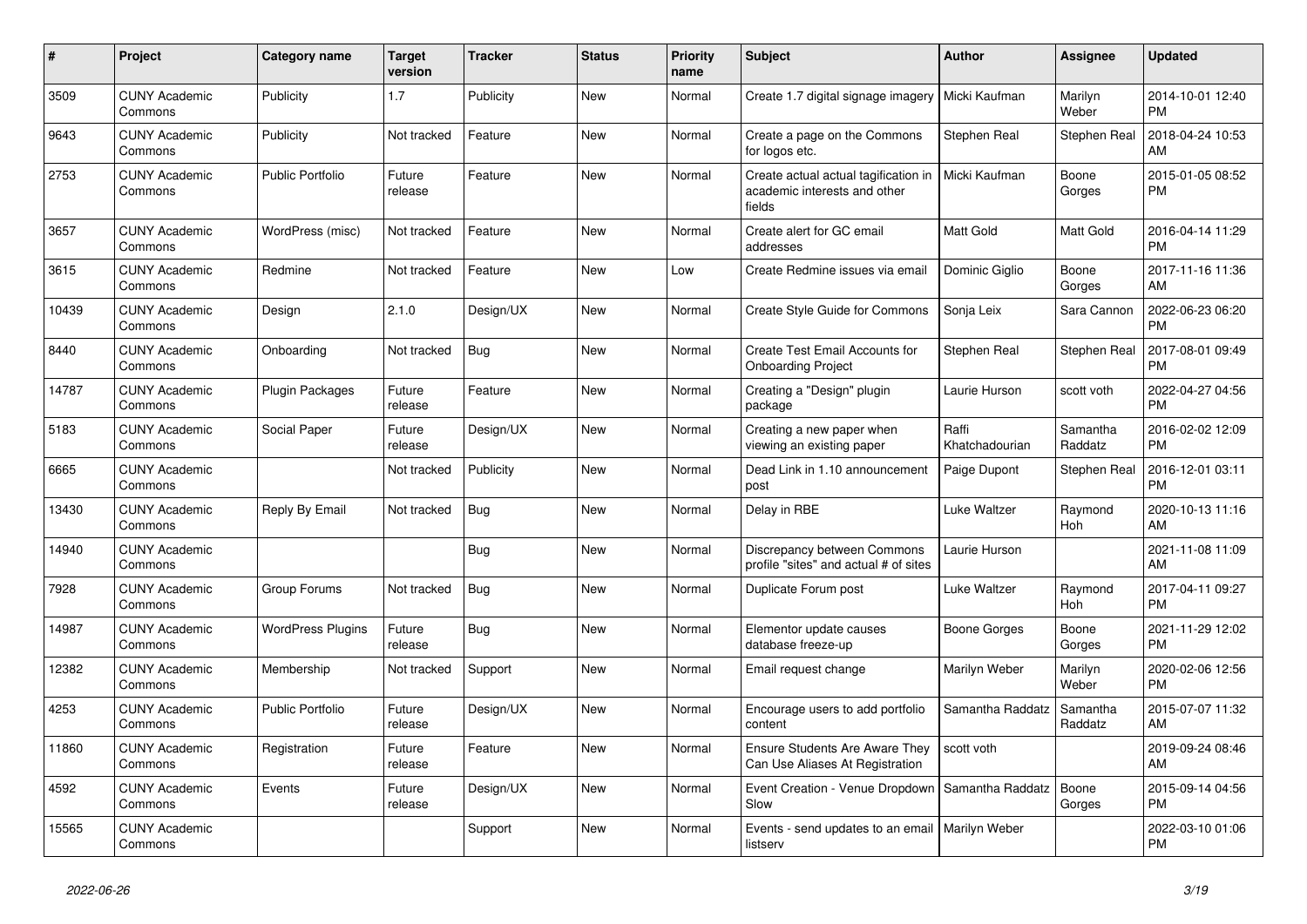| #     | Project                         | <b>Category name</b>       | <b>Target</b><br>version | <b>Tracker</b> | <b>Status</b> | <b>Priority</b><br>name | <b>Subject</b>                                                                    | <b>Author</b>           | <b>Assignee</b>     | <b>Updated</b>                |
|-------|---------------------------------|----------------------------|--------------------------|----------------|---------------|-------------------------|-----------------------------------------------------------------------------------|-------------------------|---------------------|-------------------------------|
| 6078  | <b>CUNY Academic</b><br>Commons | <b>Blogs (BuddyPress)</b>  | Future<br>release        | Feature        | <b>New</b>    | Normal                  | <b>Explore Adding Network Blog</b><br>Metadata Plugin                             | Luke Waltzer            | Luke Waltzer        | 2016-10-11 10:29<br><b>PM</b> |
| 8835  | <b>CUNY Academic</b><br>Commons | <b>Blogs (BuddyPress)</b>  | Future<br>release        | Feature        | New           | Normal                  | Extend cuny is shortlinks to sites                                                | Luke Waltzer            | Boone<br>Gorges     | 2022-04-26 11:59<br>AM        |
| 13199 | <b>CUNY Academic</b><br>Commons | Group Forums               | Future<br>release        | Feature        | <b>New</b>    | Normal                  | Favoring Groups over bbPress<br>plugin                                            | Colin McDonald          | Colin<br>McDonald   | 2021-11-19 12:28<br><b>PM</b> |
| 13650 | <b>CUNY Academic</b><br>Commons | Group Library              | Future<br>release        | Feature        | New           | Normal                  | Forum Attachments in Group<br>Library                                             | Laurie Hurson           |                     | 2021-11-19 12:30<br><b>PM</b> |
| 13457 | <b>CUNY Academic</b><br>Commons | Group Forums               | 2.0.2                    | Bug            | <b>New</b>    | High                    | Forum post not sending<br>notifications                                           | Filipa Calado           | Raymond<br>Hoh      | 2022-06-14 11:36<br>AM        |
| 3059  | <b>CUNY Academic</b><br>Commons | Group Forums               | Future<br>release        | Design/UX      | New           | Normal                  | Forum Post Permissable Content<br><b>Explanatory Text</b>                         | Chris Stein             | Chris Stein         | 2015-04-02 11:27<br>AM        |
| 5397  | <b>CUNY Academic</b><br>Commons | Social Paper               | Future<br>release        | Feature        | <b>New</b>    | Normal                  | frustrating to have to<br>enable/disable in SP                                    | Marilyn Weber           | Samantha<br>Raddatz | 2016-04-20 03:39<br><b>PM</b> |
| 15210 | <b>CUNY Academic</b><br>Commons | Analytics                  | Not tracked              | Design/UX      | <b>New</b>    | Normal                  | Google Analytics improvements                                                     | Colin McDonald          | Boone<br>Gorges     | 2022-05-24 10:47<br>AM        |
| 8498  | <b>CUNY Academic</b><br>Commons | <b>WordPress Plugins</b>   | Future<br>release        | Feature        | <b>New</b>    | Low                     | <b>Gravity Forms Email Users</b>                                                  | Raffi<br>Khatchadourian | Matt Gold           | 2017-10-13 12:58<br><b>PM</b> |
| 4481  | <b>CUNY Academic</b><br>Commons | Events                     | Future<br>release        | Feature        | <b>New</b>    | Normal                  | Group admins/mods should have<br>the ability to unlink an event from<br>the group | Boone Gorges            | Boone<br>Gorges     | 2017-04-24 03:53<br><b>PM</b> |
| 308   | <b>CUNY Academic</b><br>Commons | Registration               | Future<br>release        | Feature        | <b>New</b>    | Normal                  | Group recommendations for<br>signup process                                       | Boone Gorges            | Samantha<br>Raddatz | 2015-11-09 05:07<br><b>PM</b> |
| 11879 | <b>CUNY Academic</b><br>Commons |                            | Not tracked              | Bug            | New           | Normal                  | Hypothesis comments appearing<br>on multiple, different pdfs across<br>blogs      | Laurie Hurson           | Laurie Hurson       | 2019-09-19 02:39<br><b>PM</b> |
| 3048  | <b>CUNY Academic</b><br>Commons | <b>Public Portfolio</b>    | Future<br>release        | Feature        | <b>New</b>    | Low                     | Images for rich text profile fields                                               | Boone Gorges            | Boone<br>Gorges     | 2014-02-19 12:56<br><b>PM</b> |
| 12042 | <b>CUNY Academic</b><br>Commons | <b>Email Notifications</b> | Future<br>release        | Feature        | New           | Normal                  | Improved error logging for BPGES   Boone Gorges<br>send queue                     |                         | Boone<br>Gorges     | 2021-11-19 12:25<br><b>PM</b> |
| 12091 | <b>CUNY Academic</b><br>Commons | <b>Group Files</b>         | Future<br>release        | Feature        | <b>New</b>    | Normal                  | Improved pre-upload file<br>validation for bp-group-documents                     | Boone Gorges            | Boone<br>Gorges     | 2019-11-14 01:21<br><b>PM</b> |
| 11834 | <b>CUNY Academic</b><br>Commons | <b>Group Files</b>         | Future<br>release        | Feature        | <b>New</b>    | Normal                  | Improved tools for managing<br>group file folders                                 | Boone Gorges            | Sonja Leix          | 2019-09-06 03:55<br><b>PM</b> |
| 13358 | <b>CUNY Academic</b><br>Commons | Group Forums               | Future<br>release        | Feature        | New           | Normal                  | Improved UI for group forum<br>threading settings                                 | Boone Gorges            | Raymond<br>Hoh      | 2021-11-19 12:27<br><b>PM</b> |
| 14792 | <b>CUNY Academic</b><br>Commons |                            |                          | <b>Bug</b>     | <b>New</b>    | Normal                  | Inconsistent email notifications<br>from gravity forms                            | Raffi<br>Khatchadourian |                     | 2021-10-04 01:50<br><b>PM</b> |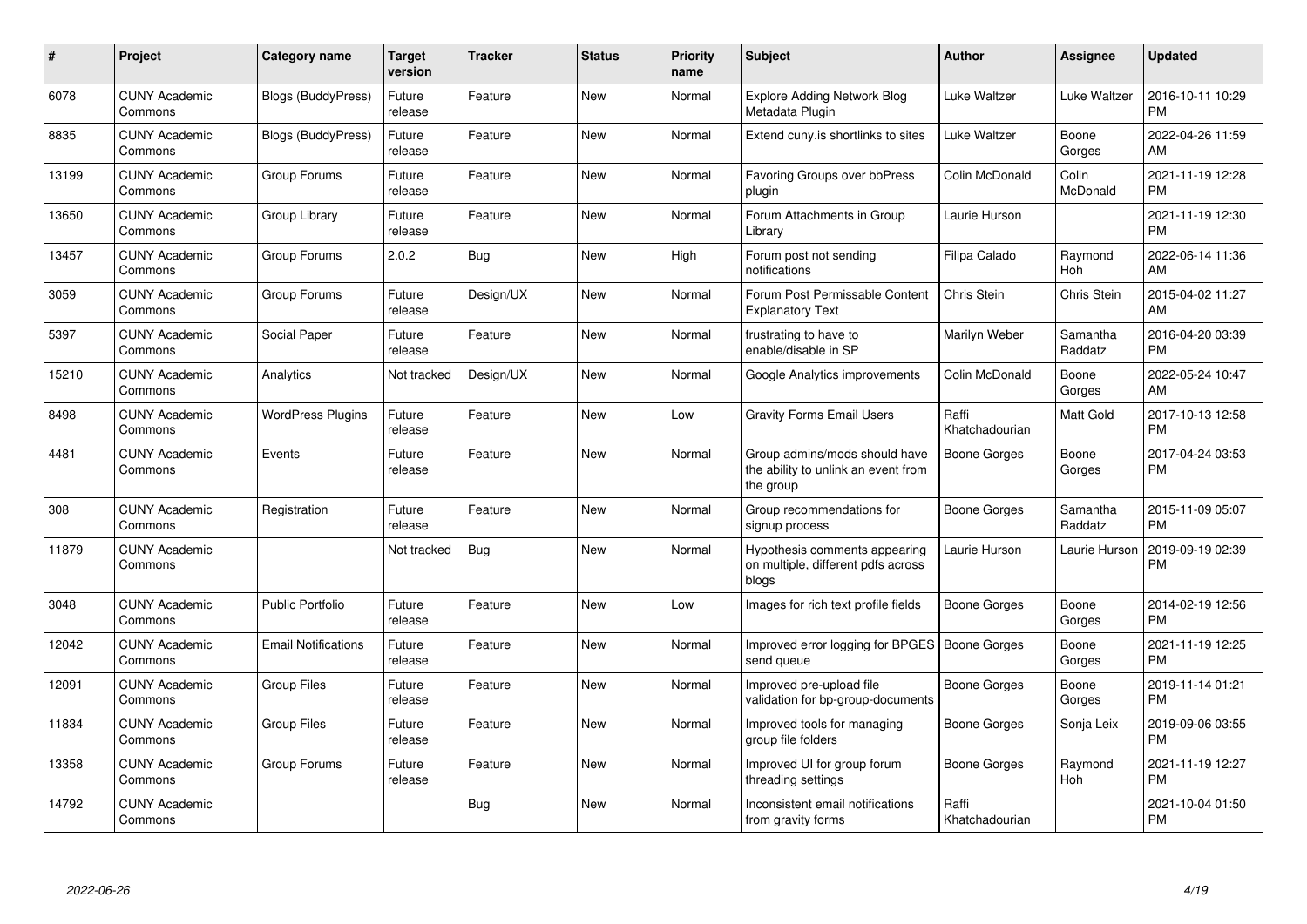| #     | Project                         | <b>Category name</b>           | <b>Target</b><br>version | <b>Tracker</b> | <b>Status</b> | <b>Priority</b><br>name | <b>Subject</b>                                                                                                                               | <b>Author</b>          | <b>Assignee</b>     | <b>Updated</b>                |
|-------|---------------------------------|--------------------------------|--------------------------|----------------|---------------|-------------------------|----------------------------------------------------------------------------------------------------------------------------------------------|------------------------|---------------------|-------------------------------|
| 9908  | <b>CUNY Academic</b><br>Commons |                                | Not tracked              | Feature        | New           | Normal                  | Is it possible to send email<br>updates to users (or an email<br>address not on the list) for only a<br>single page AFTER being<br>prompted? | <b>Michael Shields</b> | scott voth          | 2018-06-11 01:34<br><b>PM</b> |
| 13048 | <b>CUNY Academic</b><br>Commons | Shortcodes and<br>embeds       | Future<br>release        | Feature        | New           | Normal                  | Jupyter Notebooks support                                                                                                                    | Boone Gorges           |                     | 2020-07-14 11:46<br>AM        |
| 13370 | <b>CUNY Academic</b><br>Commons | Group Library                  | Future<br>release        | Feature        | New           | Normal                  | Library bulk deletion and folder<br>editing                                                                                                  | Colin McDonald         | Boone<br>Gorges     | 2020-10-13 10:41<br>AM        |
| 3565  | <b>CUNY Academic</b><br>Commons | My Commons                     | Not tracked              | Documentation  | <b>New</b>    | Normal                  | Load Newest inconsistencies                                                                                                                  | Chris Stein            | scott voth          | 2015-11-09 01:16<br><b>PM</b> |
| 5679  | <b>CUNY Academic</b><br>Commons | Analytics                      | Not tracked              | Feature        | New           | Normal                  | Logged In Users for GA                                                                                                                       | Valerie Townsend       | Valerie<br>Townsend | 2016-06-11 09:49<br>AM        |
| 11531 | <b>CUNY Academic</b><br>Commons | Events                         | Future<br>release        | Feature        | New           | Normal                  | Main Events calendar should<br>include non-public events that<br>user has access to                                                          | scott voth             | Boone<br>Gorges     | 2019-06-11 10:00<br>AM        |
| 6389  | <b>CUNY Academic</b><br>Commons | <b>BuddyPress Docs</b>         | Future<br>release        | Feature        | New           | Low                     | Make Discussion Area Visible<br>When Editing a Doc                                                                                           | Luke Waltzer           | Boone<br>Gorges     | 2016-10-21 04:16<br><b>PM</b> |
| 5050  | <b>CUNY Academic</b><br>Commons | Social Paper                   | Future<br>release        | Feature        | <b>New</b>    | Low                     | Making comments visible in SP<br>editing mode (SP suggestion #1)                                                                             | Marilyn Weber          | Samantha<br>Raddatz | 2019-09-17 11:10<br>PM        |
| 14496 | <b>CUNY Academic</b><br>Commons | Domain Mapping                 | Future<br>release        | <b>Bug</b>     | <b>New</b>    | Normal                  | Mapped domain SSO uses<br>third-party cookies                                                                                                | Raymond Hoh            | Raymond<br>Hoh      | 2021-05-24 04:03<br><b>PM</b> |
| 15757 | <b>CUNY Academic</b><br>Commons |                                |                          | Bug            | New           | Normal                  | Members # do not match                                                                                                                       | Laurie Hurson          |                     | 2022-03-30 04:52<br><b>PM</b> |
| 10794 | <b>CUNY Academic</b><br>Commons | Performance                    | Not tracked              | Bug            | New           | Normal                  | Memcached connection<br>occasionally breaks                                                                                                  | Boone Gorges           | Boone<br>Gorges     | 2018-12-06 03:30<br><b>PM</b> |
| 13891 | <b>CUNY Academic</b><br>Commons | Internal Tools and<br>Workflow | 2.1.0                    | Feature        | New           | Normal                  | Migrate automated linting to<br>GitHub Actions                                                                                               | Boone Gorges           | Jeremy Felt         | 2022-05-26 10:45<br>AM        |
| 11392 | <b>CUNY Academic</b><br>Commons |                                | Future<br>release        | Bug            | New           | Normal                  | Migrate users away from<br><b>StatPress</b>                                                                                                  | Boone Gorges           |                     | 2019-04-23 03:53<br>PM        |
| 10839 | <b>CUNY Academic</b><br>Commons | About page                     | Not tracked              | Support        | New           | Normal                  | <b>Mission Statement Needs</b><br>Revision                                                                                                   | scott voth             | Matt Gold           | 2018-12-26 10:58<br>AM        |
| 3580  | <b>CUNY Academic</b><br>Commons | Group Blogs                    | Future<br>release        | Feature        | <b>New</b>    | Normal                  | Multiple blogs per group                                                                                                                     | Boone Gorges           | Boone<br>Gorges     | 2018-02-20 02:02<br>PM        |
| 4535  | <b>CUNY Academic</b><br>Commons | My Commons                     | Future<br>release        | Bug            | New           | Low                     | My Commons filter issue                                                                                                                      | scott voth             | Raymond<br>Hoh      | 2015-09-01 11:17<br>AM        |
| 11968 | JustPublics@365<br>MediaCamp    |                                |                          | Feature        | New           | Normal                  | Nanoscience Retractable Display<br>  Unit                                                                                                    | Donald Cherry          | Bonnie<br>Eissner   | 2021-02-19 08:50<br>AM        |
| 11883 | <b>CUNY Academic</b><br>Commons | Help/Codex                     | Not tracked              | Support        | New           | Normal                  | Need Embedding Help Page<br>Update (Tableau)                                                                                                 | Anthony Wheeler        | scott voth          | 2019-09-24 08:49<br>AM        |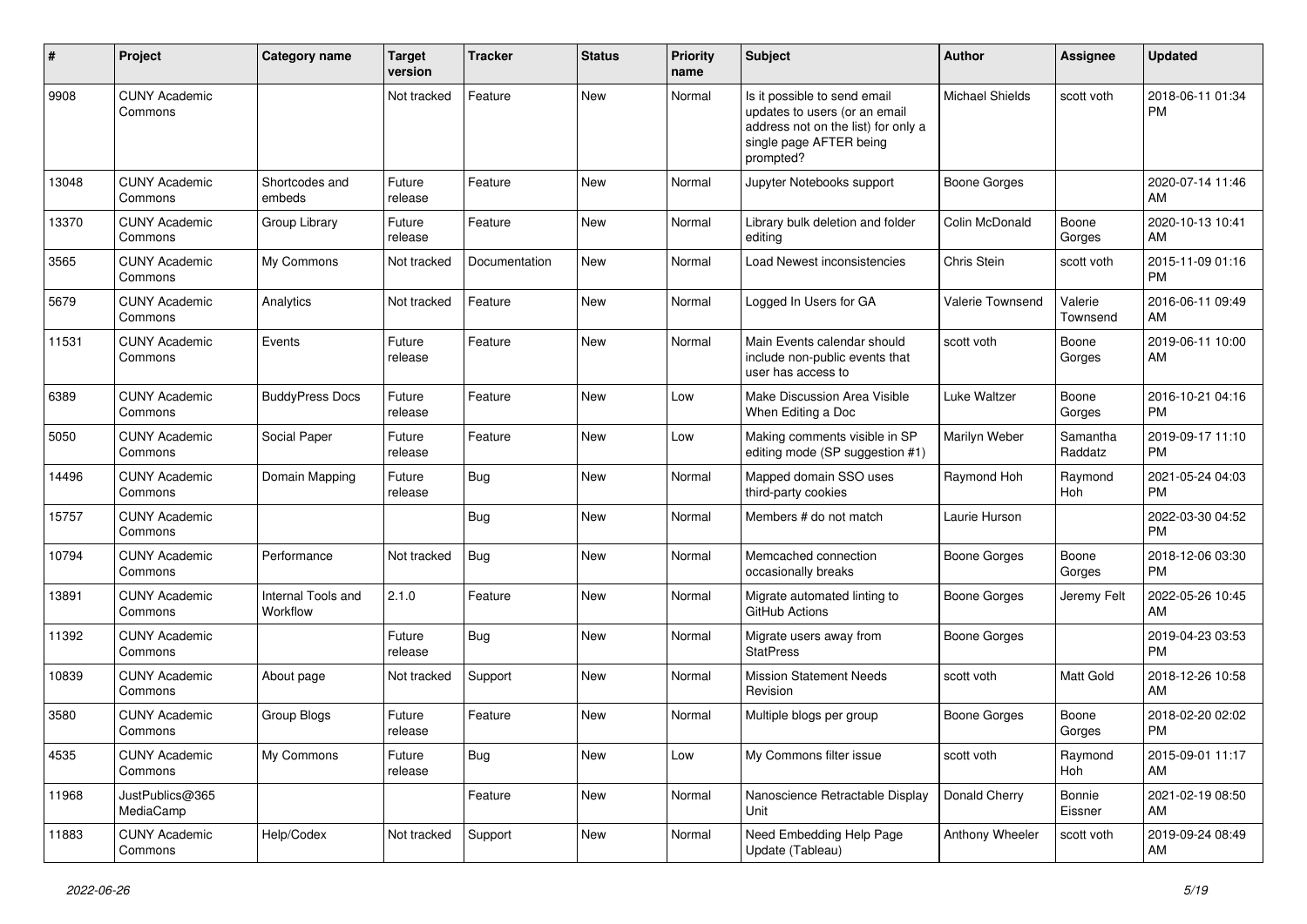| $\pmb{\sharp}$ | <b>Project</b>                  | <b>Category name</b>           | <b>Target</b><br>version | Tracker    | <b>Status</b> | <b>Priority</b><br>name | <b>Subject</b>                                                     | <b>Author</b>           | Assignee              | <b>Updated</b>                |
|----------------|---------------------------------|--------------------------------|--------------------------|------------|---------------|-------------------------|--------------------------------------------------------------------|-------------------------|-----------------------|-------------------------------|
| 16255          | <b>CUNY Academic</b><br>Commons | WordPress (misc)               |                          | <b>Bug</b> | <b>New</b>    | Normal                  | Need to define 'MULTISITE'<br>constant in wp-config.php            | Raymond Hoh             |                       | 2022-06-19 09:31<br>AM        |
| 4972           | <b>CUNY Academic</b><br>Commons | Analytics                      | Not tracked              | Bug        | <b>New</b>    | Normal                  | <b>Newsletter Analytics</b>                                        | Stephen Real            | Matt Gold             | 2015-12-09 12:54<br><b>PM</b> |
| 15045          | <b>CUNY Academic</b><br>Commons |                                |                          | Support    | <b>New</b>    | Normal                  | no result for KCeL in the search<br>box on the commons             | Marilyn Weber           |                       | 2021-12-10 11:29<br>AM        |
| 14475          | <b>CUNY Academic</b><br>Commons |                                | Not tracked              | Publicity  | <b>New</b>    | Normal                  | <b>OER Showcase Page</b>                                           | Laurie Hurson           | Laurie Hurson         | 2021-09-14 10:46<br>AM        |
| 10354          | <b>CUNY Academic</b><br>Commons | <b>Public Portfolio</b>        | Future<br>release        | Feature    | <b>New</b>    | Normal                  | Opt out of Having a Profile Page                                   | scott voth              | Chris Stein           | 2020-05-12 10:43<br>AM        |
| 8607           | <b>CUNY Academic</b><br>Commons |                                | Not tracked              | Support    | <b>New</b>    | Normal                  | Paypal?                                                            | Marilyn Weber           | Matt Gold             | 2018-05-15 01:37<br><b>PM</b> |
| 15194          | <b>CUNY Academic</b><br>Commons | Internal Tools and<br>Workflow | 2.1.0                    | Feature    | <b>New</b>    | Normal                  | PHPCS sniff for un-restored<br>switch_to_blog() calls              | Boone Gorges            | Jeremy Felt           | 2022-05-26 10:45<br>AM        |
| 3506           | <b>CUNY Academic</b><br>Commons | Publicity                      | 1.7                      | Publicity  | <b>New</b>    | Normal                  | Prepare 1.7 email messaging                                        | Micki Kaufman           | Micki<br>Kaufman      | 2014-10-01 12:36<br><b>PM</b> |
| 10580          | <b>CUNY Academic</b><br>Commons | Information<br>Architecture    | Future<br>release        | Design/UX  | <b>New</b>    | Normal                  | Primary nav item review                                            | Boone Gorges            | Sara Cannon           | 2021-11-19 12:37<br><b>PM</b> |
| 13286          | <b>CUNY Academic</b><br>Commons |                                | Not tracked              | Support    | <b>New</b>    | Normal                  | problem connecting with<br><b>WordPress app</b>                    | Marilyn Weber           | Raymond<br><b>Hoh</b> | 2020-09-08 11:16<br>AM        |
| 15685          | <b>CUNY Academic</b><br>Commons |                                |                          | Support    | <b>New</b>    | High                    | problem with chrome?                                               | Marilyn Weber           |                       | 2022-04-25 03:40<br><b>PM</b> |
| 4622           | <b>CUNY Academic</b><br>Commons | <b>Public Portfolio</b>        | Future<br>release        | Design/UX  | <b>New</b>    | Normal                  | <b>Profile Visibility Settings</b>                                 | Samantha Raddatz        | Samantha<br>Raddatz   | 2015-09-21 12:18<br><b>PM</b> |
| 15883          | <b>CUNY Academic</b><br>Commons |                                | 2.1.0                    | Feature    | <b>New</b>    | Normal                  | Release BPGES update                                               | <b>Boone Gorges</b>     | Boone<br>Gorges       | 2022-05-26 10:39<br>AM        |
| 16199          | <b>CUNY Academic</b><br>Commons | <b>Directories</b>             | 2.0.2                    | <b>Bug</b> | <b>New</b>    | Normal                  | Removed "Semester" Filter from<br><b>Courses Directory</b>         | Laurie Hurson           | Boone<br>Gorges       | 2022-06-14 11:36<br>AM        |
| 11496          | <b>CUNY Academic</b><br>Commons | <b>Public Portfolio</b>        | 1.15.2                   | Support    | <b>New</b>    | Normal                  | Replace Twitter Icon on Member<br>Portfolio page                   | scott voth              | Boone<br>Gorges       | 2019-06-06 01:03<br><b>PM</b> |
| 5282           | <b>CUNY Academic</b><br>Commons | Social Paper                   | Future<br>release        | Bug        | <b>New</b>    | Normal                  | Replying via email directs to<br>paper but not individual comment. | Marilyn Weber           | Raymond<br>Hoh        | 2016-03-02 01:48<br><b>PM</b> |
| 9420           | <b>CUNY Academic</b><br>Commons | cuny.is                        | Not tracked              | Feature    | <b>New</b>    | Normal                  | Request for http://cuny.is/streams                                 | Raffi<br>Khatchadourian | Marilyn<br>Weber      | 2018-04-02 10:08<br>AM        |
| 12247          | <b>CUNY Academic</b><br>Commons | Publicity                      | Not tracked              | Support    | <b>New</b>    | Normal                  | <b>Screenshot of First Commons</b><br>Homepage                     | scott voth              | scott voth            | 2020-01-14 12:08<br><b>PM</b> |
| 5053           | <b>CUNY Academic</b><br>Commons | Social Paper                   | Future<br>release        | Feature    | <b>New</b>    | Low                     | Scrollable menu to add readers<br>(SP suggestion #4)               | Marilyn Weber           | Samantha<br>Raddatz   | 2016-04-21 05:21<br><b>PM</b> |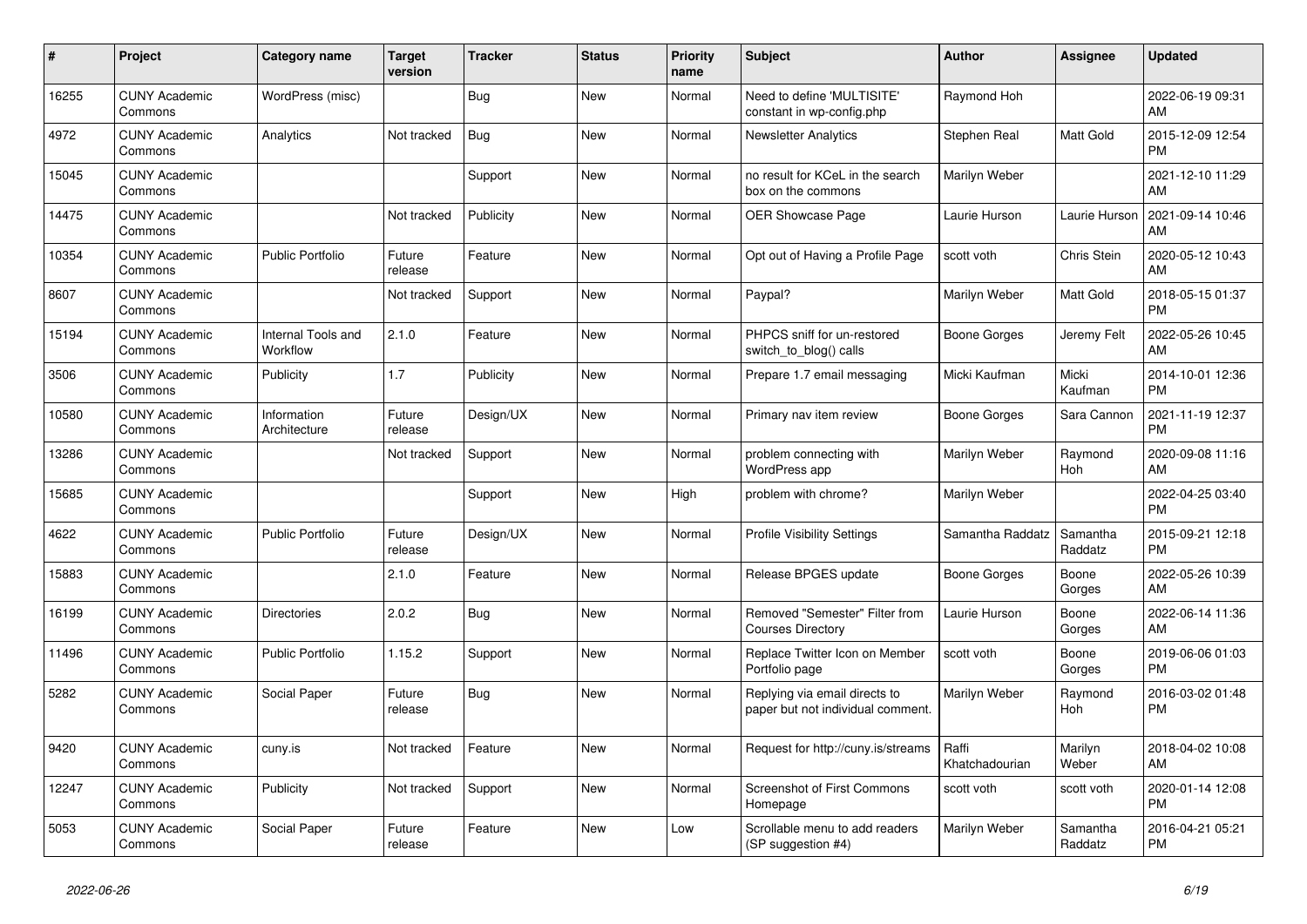| $\#$  | Project                         | <b>Category name</b>     | <b>Target</b><br>version | <b>Tracker</b> | <b>Status</b> | <b>Priority</b><br>name | <b>Subject</b>                                                                                               | Author              | <b>Assignee</b>     | <b>Updated</b>                |
|-------|---------------------------------|--------------------------|--------------------------|----------------|---------------|-------------------------|--------------------------------------------------------------------------------------------------------------|---------------------|---------------------|-------------------------------|
| 5052  | <b>CUNY Academic</b><br>Commons | Social Paper             | Future<br>release        | Feature        | <b>New</b>    | Low                     | Sentence by sentence or line by<br>line comments (SP suggestion #3)                                          | Marilyn Weber       | Boone<br>Gorges     | 2016-02-11 10:24<br>РM        |
| 12328 | <b>CUNY Academic</b><br>Commons |                          | Not tracked              | Support        | New           | Normal                  | Sign up Code for Non-CUNY<br>Faculty                                                                         | Laurie Hurson       |                     | 2020-01-28 10:25<br>AM        |
| 12438 | <b>CUNY Academic</b><br>Commons | Courses                  | Not tracked              | Bug            | New           | Normal                  | Site appearing twice                                                                                         | Laurie Hurson       | Boone<br>Gorges     | 2020-02-18 01:34<br><b>PM</b> |
| 15767 | <b>CUNY Academic</b><br>Commons | WordPress (misc)         |                          | Support        | New           | Normal                  | Site loading slowly                                                                                          | scott voth          | Boone<br>Gorges     | 2022-04-04 08:56<br><b>PM</b> |
| 7022  | <b>CUNY Academic</b><br>Commons | Announcements            | Future<br>release        | Bug            | <b>New</b>    | Normal                  | Sitewide announcements should<br>be displayed on, and dismissable<br>from, mapped domains                    | Boone Gorges        | Boone<br>Gorges     | 2018-03-22 10:18<br>AM        |
| 15816 | <b>CUNY Academic</b><br>Commons |                          | Not tracked              | Support        | New           | Normal                  | slow loading at SPS                                                                                          | Marilyn Weber       |                     | 2022-04-05 01:26<br><b>PM</b> |
| 7981  | <b>CUNY Academic</b><br>Commons | Social Paper             | Future<br>release        | <b>Bug</b>     | New           | Normal                  | Social Paper comments should<br>not go to spam                                                               | Luke Waltzer        | Boone<br>Gorges     | 2018-04-16 03:52<br><b>PM</b> |
| 5205  | <b>CUNY Academic</b><br>Commons | Social Paper             | Future<br>release        | Feature        | New           | Normal                  | Social Paper folders                                                                                         | Marilyn Weber       |                     | 2016-02-11 10:24<br><b>PM</b> |
| 7663  | <b>CUNY Academic</b><br>Commons | Social Paper             | Future<br>release        | <b>Bug</b>     | <b>New</b>    | Normal                  | Social Paper notifications not<br>formatted correctly on secondary<br>sites                                  | <b>Boone Gorges</b> | Boone<br>Gorges     | 2018-04-16 03:52<br><b>PM</b> |
| 14908 | <b>CUNY Academic</b><br>Commons | Performance              |                          | <b>Bug</b>     | <b>New</b>    | Normal                  | Stale object cache on cdev                                                                                   | Raymond Hoh         | Boone<br>Gorges     | 2021-12-07 09:45<br>AM        |
| 11024 | <b>CUNY Academic</b><br>Commons | WordPress (misc)         | Future<br>release        | <b>Bug</b>     | New           | Normal                  | Subsites should not show "you<br>should update your .htaccess<br>now" notice after permalink<br>setting save | <b>Boone Gorges</b> |                     | 2019-01-28 01:35<br><b>PM</b> |
| 5298  | <b>CUNY Academic</b><br>Commons |                          | Not tracked              | Publicity      | <b>New</b>    | Normal                  | Survey Pop-Up Text                                                                                           | Samantha Raddatz    | Samantha<br>Raddatz | 2016-03-22 12:27<br><b>PM</b> |
| 16177 | <b>CUNY Academic</b><br>Commons | Reply By Email           |                          | Bug            | <b>New</b>    | Normal                  | Switch to Inbound mode for RBE                                                                               | Raymond Hoh         | Raymond<br>Hoh      | 2022-05-30 04:32<br><b>PM</b> |
| 9720  | <b>CUNY Academic</b><br>Commons | Authentication           | Future<br>release        | Feature        | New           | Normal                  | The Commons should be an<br>oAuth provider                                                                   | <b>Boone Gorges</b> |                     | 2019-03-01 02:04<br><b>PM</b> |
| 8211  | <b>CUNY Academic</b><br>Commons | <b>WordPress Themes</b>  | Future<br>release        | Feature        | New           | Normal                  | Theme Suggestions: Material<br>Design-Inspired Themes                                                        | Margaret Galvan     | Margaret<br>Galvan  | 2017-08-07 02:48<br>PM        |
| 11843 | <b>CUNY Academic</b><br>Commons | WordPress (misc)         | Future<br>release        | Design/UX      | New           | Normal                  | Tweaking the Gutenberg Editor<br>Interface                                                                   | Laurie Hurson       |                     | 2022-04-26 12:00<br>PM        |
| 14911 | <b>CUNY Academic</b><br>Commons | <b>WordPress Themes</b>  | Not tracked              | Support        | New           | Normal                  | Twentytwentyone theme                                                                                        | Marilyn Weber       |                     | 2021-10-28 10:37<br>AM        |
| 11545 | <b>CUNY Academic</b><br>Commons | <b>WordPress Plugins</b> | Not tracked              | Support        | New           | Normal                  | Twitter searches in WordPress                                                                                | Gina Cherry         | Matt Gold           | 2019-09-23 01:03<br>PM        |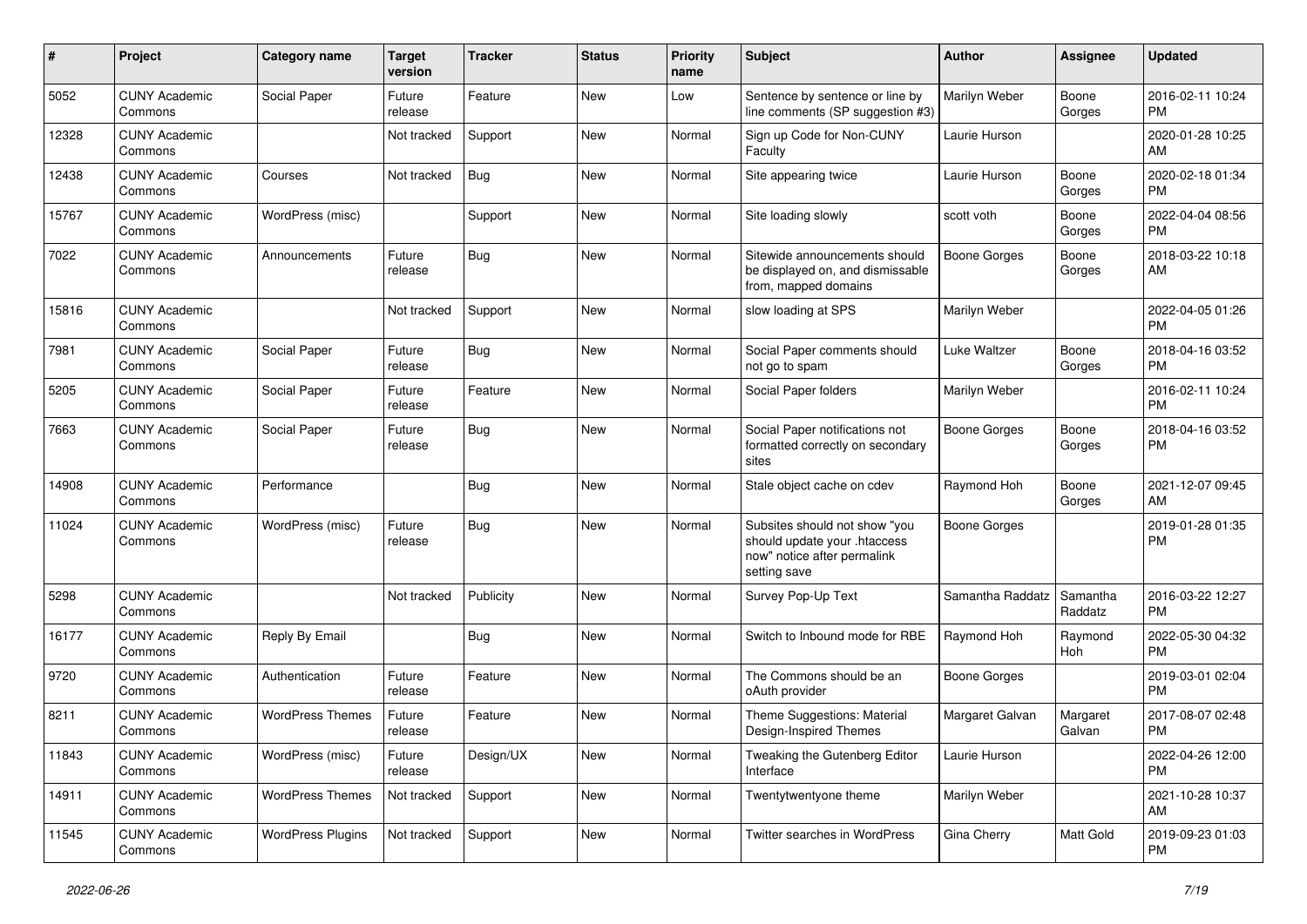| #     | Project                         | <b>Category name</b>     | <b>Target</b><br>version | <b>Tracker</b> | <b>Status</b> | <b>Priority</b><br>name | Subject                                                                                    | Author              | Assignee            | <b>Updated</b>                |
|-------|---------------------------------|--------------------------|--------------------------|----------------|---------------|-------------------------|--------------------------------------------------------------------------------------------|---------------------|---------------------|-------------------------------|
| 9926  | <b>CUNY Academic</b><br>Commons | <b>WordPress Plugins</b> | Future<br>release        | <b>Bug</b>     | <b>New</b>    | Normal                  | twitter-mentions-as-comments<br>cron jobs can run long                                     | <b>Boone Gorges</b> | Boone<br>Gorges     | 2018-10-24 12:34<br><b>PM</b> |
| 12392 | <b>CUNY Academic</b><br>Commons | Help/Codex               | Not tracked              | Documentation  | New           | Normal                  | <b>Updates to Common Commons</b><br>Questions on Help Page                                 | scott voth          | Margaret<br>Galvan  | 2020-02-11 10:53<br>AM        |
| 3691  | <b>CUNY Academic</b><br>Commons | <b>WordPress Plugins</b> | Future<br>release        | <b>Bug</b>     | New           | Normal                  | <b>WPMU Domain Mapping</b><br>Debugging on cdev                                            | Raymond Hoh         | <b>Matt Gold</b>    | 2014-12-12 09:04<br>AM        |
| 3330  | <b>CUNY Academic</b><br>Commons | My Commons               | Future<br>release        | Feature        | Assigned      | Normal                  | 'Commons Information" tool                                                                 | Boone Gorges        | Chris Stein         | 2014-09-22 08:46<br><b>PM</b> |
| 6671  | <b>CUNY Academic</b><br>Commons | Reply By Email           | Not tracked              | <b>Bug</b>     | Assigned      | Normal                  | "Post too often" RBE error<br>message                                                      | <b>Matt Gold</b>    | Raymond<br>Hoh      | 2016-11-11 09:55<br>AM        |
| 481   | <b>CUNY Academic</b><br>Commons | Groups (misc)            | Future<br>release        | Feature        | Assigned      | Normal                  | ability to archive inactive groups<br>and blogs                                            | Michael Mandiberg   | Samantha<br>Raddatz | 2015-11-09 05:56<br><b>PM</b> |
| 5827  | <b>CUNY Academic</b><br>Commons | <b>Public Portfolio</b>  | Future<br>release        | Bug            | Assigned      | Normal                  | Academic Interests square<br>bracket links not working                                     | scott voth          | Chris Stein         | 2016-08-11 11:59<br><b>PM</b> |
| 4221  | <b>CUNY Academic</b><br>Commons | Group Forums             | Future<br>release        | Design/UX      | Assigned      | Normal                  | Add 'Number of Posts' display<br>option to Forum page                                      | Samantha Raddatz    | Samantha<br>Raddatz | 2015-06-26 02:21<br><b>PM</b> |
| 9895  | <b>CUNY Academic</b><br>Commons | Onboarding               | Future<br>release        | Feature        | Assigned      | Normal                  | Add "Accept Invitation"<br>link/button/function to Group<br>and/or Site invitation emails? | Luke Waltzer        | Boone<br>Gorges     | 2018-06-07 12:42<br><b>PM</b> |
| 9835  | <b>CUNY Academic</b><br>Commons | Group Forums             | Future<br>release        | <b>Bug</b>     | Assigned      | Normal                  | add a "like" function?                                                                     | Marilyn Weber       | <b>Erik Trainer</b> | 2018-06-05 01:49<br><b>PM</b> |
| 3492  | <b>CUNY Academic</b><br>Commons | <b>WordPress Themes</b>  | Future<br>release        | Support        | Assigned      | Normal                  | Add CBOX theme to the<br>Commons                                                           | scott voth          | Raymond<br>Hoh      | 2014-10-08 05:55<br>PM        |
| 2571  | <b>NYCDH Community</b><br>Site  |                          |                          | Feature        | Assigned      | Normal                  | Add Google custom search box to<br>homepage                                                | <b>Mark Newton</b>  | Raymond<br>Hoh      | 2013-05-18 07:49<br><b>PM</b> |
| 3220  | <b>CUNY Academic</b><br>Commons | <b>Public Portfolio</b>  | Future<br>release        | Feature        | Assigned      | Normal                  | Add indent/outdent option to<br>Formatting Buttons on Profile<br>Page                      | <b>Matt Gold</b>    | Boone<br>Gorges     | 2014-05-21 10:39<br><b>PM</b> |
| 2223  | <b>CUNY Academic</b><br>Commons | <b>WordPress Plugins</b> | Future<br>release        | Feature        | Assigned      | Low                     | Add Participad to the CUNY<br><b>Academic Commons</b>                                      | Matt Gold           | Boone<br>Gorges     | 2014-09-17 10:03<br><b>PM</b> |
| 554   | <b>CUNY Academic</b><br>Commons | BuddyPress (misc)        | Future<br>release        | Feature        | Assigned      | Normal                  | Add Trackback notifications to<br>site-wide activity feed                                  | Matt Gold           | Boone<br>Gorges     | 2015-11-09 06:19<br><b>PM</b> |
| 2574  | <b>NYCDH Community</b><br>Site  |                          |                          | Feature        | Assigned      | Normal                  | Add Way to Upload Files to<br>Groups                                                       | <b>Mark Newton</b>  | Raymond<br>Hoh      | 2013-05-18 07:46<br>PM        |
| 5016  | <b>CUNY Academic</b><br>Commons | Events                   | Future<br>release        | Feature        | Assigned      | Low                     | Allow comments to be posted on<br>events                                                   | Matt Gold           | Raymond<br>Hoh      | 2019-03-01 02:23<br><b>PM</b> |
| 3354  | <b>CUNY Academic</b><br>Commons | Group Files              | Future<br>release        | Feature        | Assigned      | Low                     | Allow Group Download of Multiple   Matt Gold<br><b>Selected Files</b>                      |                     | Chris Stein         | 2014-08-01 08:50<br>AM        |
| 3308  | <b>CUNY Academic</b><br>Commons | Group Invitations        | Future<br>release        | Feature        | Assigned      | Normal                  | Allow members to rescind group<br>invitations                                              | Matt Gold           | Boone<br>Gorges     | 2015-04-01 08:53<br>PM        |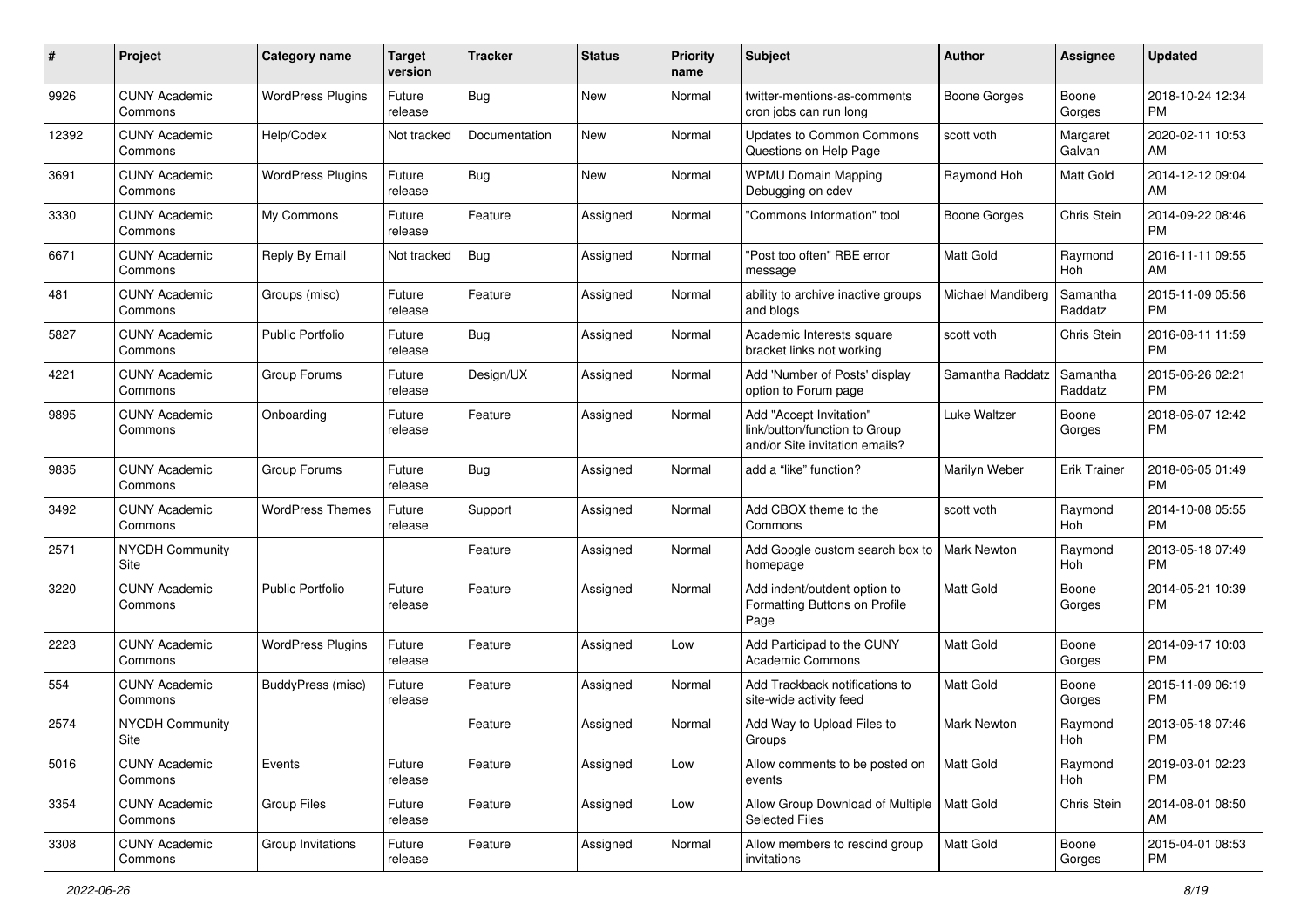| #     | Project                         | <b>Category name</b>     | <b>Target</b><br>version | <b>Tracker</b>        | <b>Status</b> | <b>Priority</b><br>name | Subject                                                                               | Author              | <b>Assignee</b>     | <b>Updated</b>                |
|-------|---------------------------------|--------------------------|--------------------------|-----------------------|---------------|-------------------------|---------------------------------------------------------------------------------------|---------------------|---------------------|-------------------------------|
| 1165  | <b>CUNY Academic</b><br>Commons | <b>Email Invitations</b> | Future<br>release        | Feature               | Assigned      | Low                     | Allow saved lists of invitees under<br>Send Invites                                   | <b>Boone Gorges</b> | Boone<br>Gorges     | 2015-11-09 06:03<br><b>PM</b> |
| 2523  | <b>CUNY Academic</b><br>Commons | <b>BuddyPress Docs</b>   | Future<br>release        | Feature               | Assigned      | Normal                  | Allow Users to Upload Images to<br><b>BP</b> Docs                                     | Matt Gold           | Boone<br>Gorges     | 2015-11-09 06:14<br><b>PM</b> |
| 14439 | <b>CUNY Academic</b><br>Commons | Spam/Spam<br>Prevention  | 2.0.2                    | Support               | Assigned      | Normal                  | Aprroved comments held for<br>moderation                                              | Laurie Hurson       | Raymond<br>Hoh      | 2022-06-14 11:36<br>AM        |
| 3193  | <b>CUNY Academic</b><br>Commons | Group Forums             | Future<br>release        | Feature               | Assigned      | Normal                  | bbPress 2.x dynamic roles and<br><b>RBE</b>                                           | <b>Boone Gorges</b> | Boone<br>Gorges     | 2014-09-30 01:30<br><b>PM</b> |
| 635   | <b>CUNY Academic</b><br>Commons | BuddyPress (misc)        | Future<br>release        | Feature               | Assigned      | Normal                  | Big Blue Button -<br>Videoconferencing in Groups and<br><b>Blogs</b>                  | Matt Gold           | Boone<br>Gorges     | 2011-03-14 03:24<br><b>PM</b> |
| 3042  | <b>CUNY Academic</b><br>Commons | <b>Public Portfolio</b>  | Future<br>release        | Feature               | Assigned      | Normal                  | Browsing member interests                                                             | <b>Matt Gold</b>    | Boone<br>Gorges     | 2015-03-21 09:04<br><b>PM</b> |
| 618   | <b>CUNY Academic</b><br>Commons | <b>BuddyPress Docs</b>   | Future<br>release        | Feature               | Assigned      | Normal                  | <b>BuddyPress Docs: export formats</b>                                                | <b>Boone Gorges</b> | Boone<br>Gorges     | 2015-11-09 05:38<br><b>PM</b> |
| 1417  | <b>CUNY Academic</b><br>Commons | <b>BuddyPress Docs</b>   | Future<br>release        | Feature               | Assigned      | Low                     | <b>Bulk actions for BuddyPress Docs</b>                                               | <b>Boone Gorges</b> | Boone<br>Gorges     | 2016-10-17 10:41<br><b>PM</b> |
| 4980  | <b>CUNY Academic</b><br>Commons | Home Page                | Future<br>release        | Feature               | Assigned      | Normal                  | CAC Featured Content -- Adding<br>Randomization                                       | Matt Gold           | Boone<br>Gorges     | 2016-12-12 03:01<br>PM        |
| 2167  | <b>CUNY Academic</b><br>Commons | WordPress (misc)         | Future<br>release        | <b>Bug</b>            | Assigned      | Normal                  | CAC-Livestream Plugin Issues                                                          | Michael Smith       | Dominic<br>Giglio   | 2015-01-02 03:06<br><b>PM</b> |
| 4404  | <b>CUNY Academic</b><br>Commons | <b>Public Portfolio</b>  | Future<br>release        | Design/UX             | Assigned      | Normal                  | Change color of permissions info<br>on portfolio editing interface                    | <b>Matt Gold</b>    | Samantha<br>Raddatz | 2015-08-11 05:28<br><b>PM</b> |
| 11519 | <b>CUNY Academic</b><br>Commons |                          | Not tracked              | Support               | Assigned      | Normal                  | comment option not appearing                                                          | Marilyn Weber       |                     | 2019-09-24 10:28<br>AM        |
| 8078  | <b>CUNY Academic</b><br>Commons | <b>WordPress Plugins</b> | Future<br>release        | <b>System Upgrade</b> | Assigned      | Normal                  | CommentPress Updates                                                                  | Margaret Galvan     | Christian<br>Wach   | 2017-05-08 03:49<br><b>PM</b> |
| 3473  | <b>CUNY Academic</b><br>Commons | User Experience          | Future<br>release        | Feature               | Assigned      | Normal                  | Commons profile: Add help info<br>about "Positions" replacing "title"                 | Keith Miyake        | Samantha<br>Raddatz | 2015-11-09 02:28<br><b>PM</b> |
| 940   | <b>CUNY Academic</b><br>Commons | Redmine                  | Future<br>release        | Feature               | Assigned      | Low                     | Communication with users after<br>releases                                            | Matt Gold           | Dominic<br>Giglio   | 2012-09-09 04:36<br><b>PM</b> |
| 6392  | <b>CUNY Academic</b><br>Commons | Group Forums             | Future<br>release        | Design/UX             | Assigned      | Low                     | Composition/Preview Panes in<br>Forum Posts                                           | Luke Waltzer        | Paige Dupont        | 2016-10-21 04:26<br><b>PM</b> |
| 599   | <b>CUNY Academic</b><br>Commons | BuddyPress (misc)        | Future<br>release        | Feature               | Assigned      | Normal                  | Consider adding rating plugins for   Matt Gold<br><b>BuddyPress/BBPress</b>           |                     | Boone<br>Gorges     | 2011-08-22 06:50<br><b>PM</b> |
| 4238  | <b>CUNY Academic</b><br>Commons | Events                   | Future<br>release        | Feature               | Assigned      | Normal                  | Copy Events to Other Groups?                                                          | Matt Gold           | Boone<br>Gorges     | 2015-07-02 10:08<br>AM        |
| 8837  | <b>CUNY Academic</b><br>Commons |                          | Not tracked              | Feature               | Assigned      | Normal                  | Create a form to request info from<br>people requesting premium<br>themes and plugins | Matt Gold           | Marilyn<br>Weber    | 2017-11-14 03:35<br>PM        |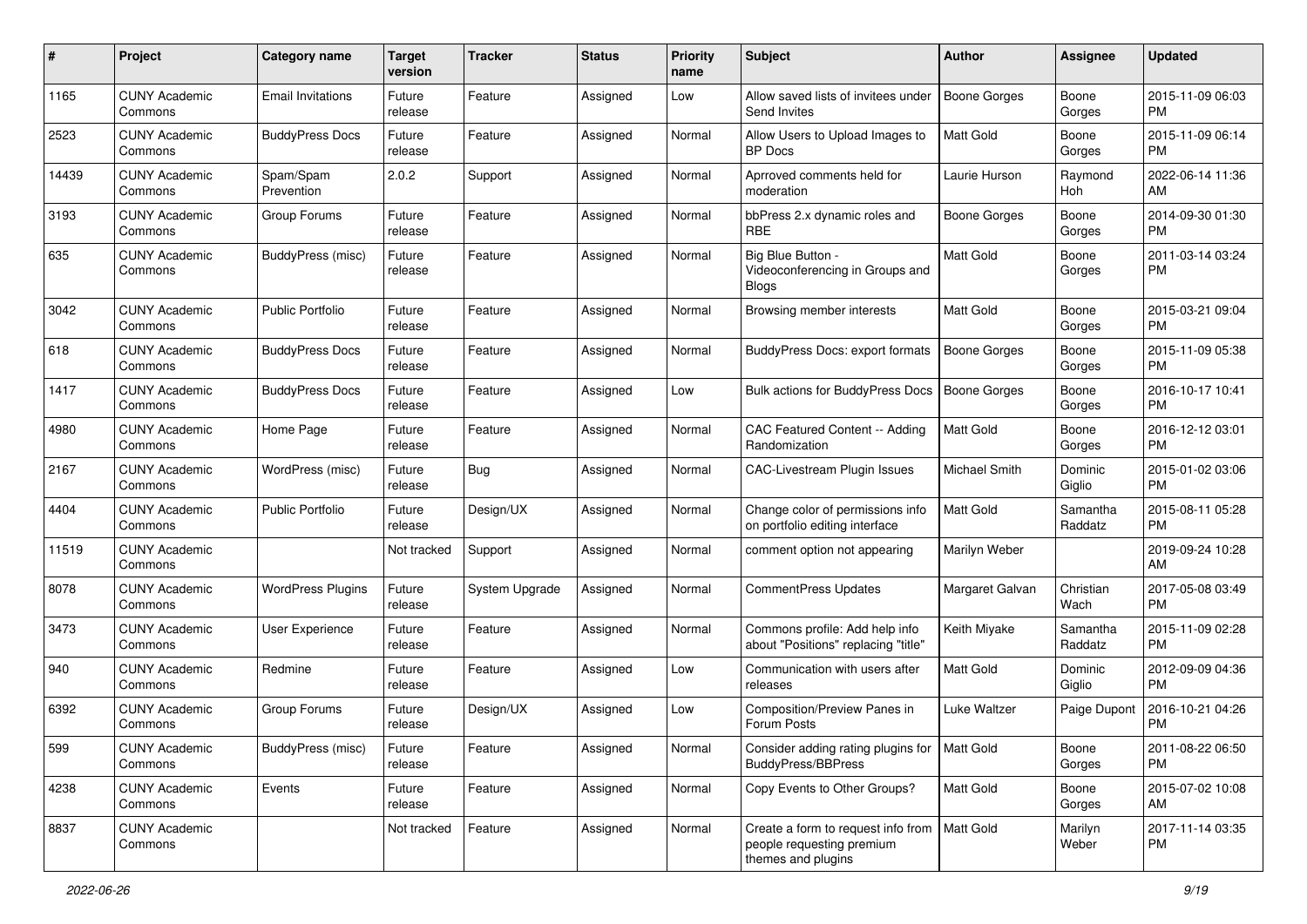| #     | Project                         | <b>Category name</b>       | <b>Target</b><br>version | <b>Tracker</b> | <b>Status</b> | <b>Priority</b><br>name | Subject                                                                            | Author              | <b>Assignee</b>    | <b>Updated</b>                |
|-------|---------------------------------|----------------------------|--------------------------|----------------|---------------|-------------------------|------------------------------------------------------------------------------------|---------------------|--------------------|-------------------------------|
| 3080  | <b>CUNY Academic</b><br>Commons | Group Files                | Future<br>release        | Feature        | Assigned      | Low                     | Create a system to keep track of<br>file changes                                   | <b>Matt Gold</b>    | Boone<br>Gorges    | 2014-02-26 10:04<br><b>PM</b> |
| 5955  | <b>CUNY Academic</b><br>Commons | Outreach                   | Future<br>release        | Feature        | Assigned      | Normal                  | Create auto-newsletter for<br>commons members                                      | Matt Gold           | Luke Waltzer       | 2016-08-30 10:34<br>AM        |
| 6115  | CUNY Academic<br>Commons        | Publicity                  | Not tracked              | Feature        | Assigned      | Normal                  | create digital signage for GC                                                      | Matt Gold           | scott voth         | 2016-10-11 10:09<br><b>PM</b> |
| 636   | <b>CUNY Academic</b><br>Commons | WordPress (misc)           | Not tracked              | Support        | Assigned      | Normal                  | Create Lynda.com-like Table of<br>Contents for Prospective Tutorial<br>Screencasts | <b>Matt Gold</b>    | scott voth         | 2016-02-23 03:12<br><b>PM</b> |
| 365   | <b>CUNY Academic</b><br>Commons | WordPress (misc)           | Future<br>release        | Feature        | Assigned      | Normal                  | <b>Create Mouseover Tooltips</b><br>throughout Site                                | <b>Matt Gold</b>    | Chris Stein        | 2015-11-09 06:18<br><b>PM</b> |
| 4053  | <b>CUNY Academic</b><br>Commons | Events                     | Future<br>release        | Feature        | Assigned      | Normal                  | Create new tab for past events                                                     | <b>Matt Gold</b>    | Boone<br>Gorges    | 2015-05-12 02:10<br><b>PM</b> |
| 8666  | <b>CUNY Academic</b><br>Commons | Teaching                   | Not tracked              | Documentation  | Assigned      | Normal                  | Create Teaching on the<br>Commons Resource Page                                    | <b>Matt Gold</b>    | Laurie Hurson      | 2019-09-23 03:16<br><b>PM</b> |
| 287   | <b>CUNY Academic</b><br>Commons | WordPress (misc)           | Future<br>release        | Feature        | Assigned      | Normal                  | Create troubleshooting tool for<br>account sign-up                                 | Matt Gold           | Boone<br>Gorges    | 2015-11-09 06:17<br><b>PM</b> |
| 13946 | <b>CUNY Academic</b><br>Commons | <b>WordPress Plugins</b>   | 2.1.0                    | Support        | Assigned      | Normal                  | <b>Custom Embed handler For</b><br>OneDrive files                                  | scott voth          | Raymond<br>Hoh     | 2022-05-26 10:46<br>AM        |
| 3192  | <b>CUNY Academic</b><br>Commons | Group Forums               | Future<br>release        | Feature        | Assigned      | Normal                  | Customizable forum views for<br>bbPress 2.x group forums                           | <b>Boone Gorges</b> | Raymond<br>Hoh     | 2015-11-09 12:47<br><b>PM</b> |
| 333   | <b>CUNY Academic</b><br>Commons | <b>Email Notifications</b> | Future<br>release        | Feature        | Assigned      | Low                     | Delay Forum Notification Email<br>Delivery Until After Editing Period<br>Ends      | <b>Matt Gold</b>    | Raymond<br>Hoh     | 2015-11-09 06:01<br><b>PM</b> |
| 2754  | <b>CUNY Academic</b><br>Commons | Design                     | Future<br>release        | Feature        | Assigned      | Normal                  | Determine strategy for CAC logo<br>handling in top header                          | Micki Kaufman       | Chris Stein        | 2015-01-05 08:53<br><b>PM</b> |
| 5691  | <b>CUNY Academic</b><br>Commons | Blogs (BuddyPress)         | Future<br>release        | Bug            | Assigned      | High                    | Differing numbers on Sites display                                                 | <b>Matt Gold</b>    | Raymond<br>Hoh     | 2016-06-13 01:37<br><b>PM</b> |
| 497   | <b>CUNY Academic</b><br>Commons | <b>WordPress Plugins</b>   | Future<br>release        | Feature        | Assigned      | Normal                  | Drag and Drop Ordering on<br>Gallery Post Plugin                                   | <b>Matt Gold</b>    | Ron Rennick        | 2015-11-09 06:18<br><b>PM</b> |
| 3662  | <b>CUNY Academic</b><br>Commons | <b>SEO</b>                 | Future<br>release        | Feature        | Assigned      | Normal                  | Duplicate Content/SEO/Google<br>issues                                             | Matt Gold           | Raymond<br>Hoh     | 2015-04-13 04:37<br><b>PM</b> |
| 9015  | <b>CUNY Academic</b><br>Commons | Groups (misc)              | Not tracked              | Outreach       | Assigned      | Normal                  | Email group admins the email<br>addresses of their groups                          | Matt Gold           | Matt Gold          | 2018-01-02 09:54<br>AM        |
| 5696  | <b>CUNY Academic</b><br>Commons | Events                     | Future<br>release        | Feature        | Assigned      | Normal                  | Events Calendar - display options<br>/ calendar aggregation                        | Matt Gold           | Boone<br>Gorges    | 2016-10-13 11:44<br>AM        |
| 4438  | <b>CUNY Academic</b><br>Commons | Events                     | Future<br>release        | Bug            | Assigned      | Normal                  | Events Calendar - Export<br><b>Recurring Events</b>                                | scott voth          | Daniel Jones       | 2016-05-23 04:25<br>PM        |
| 6298  | <b>CUNY Academic</b><br>Commons | User Experience            | Not tracked              | Design/UX      | Assigned      | Normal                  | Examine data from survey                                                           | Matt Gold           | Margaret<br>Galvan | 2016-10-14 12:16<br>PM        |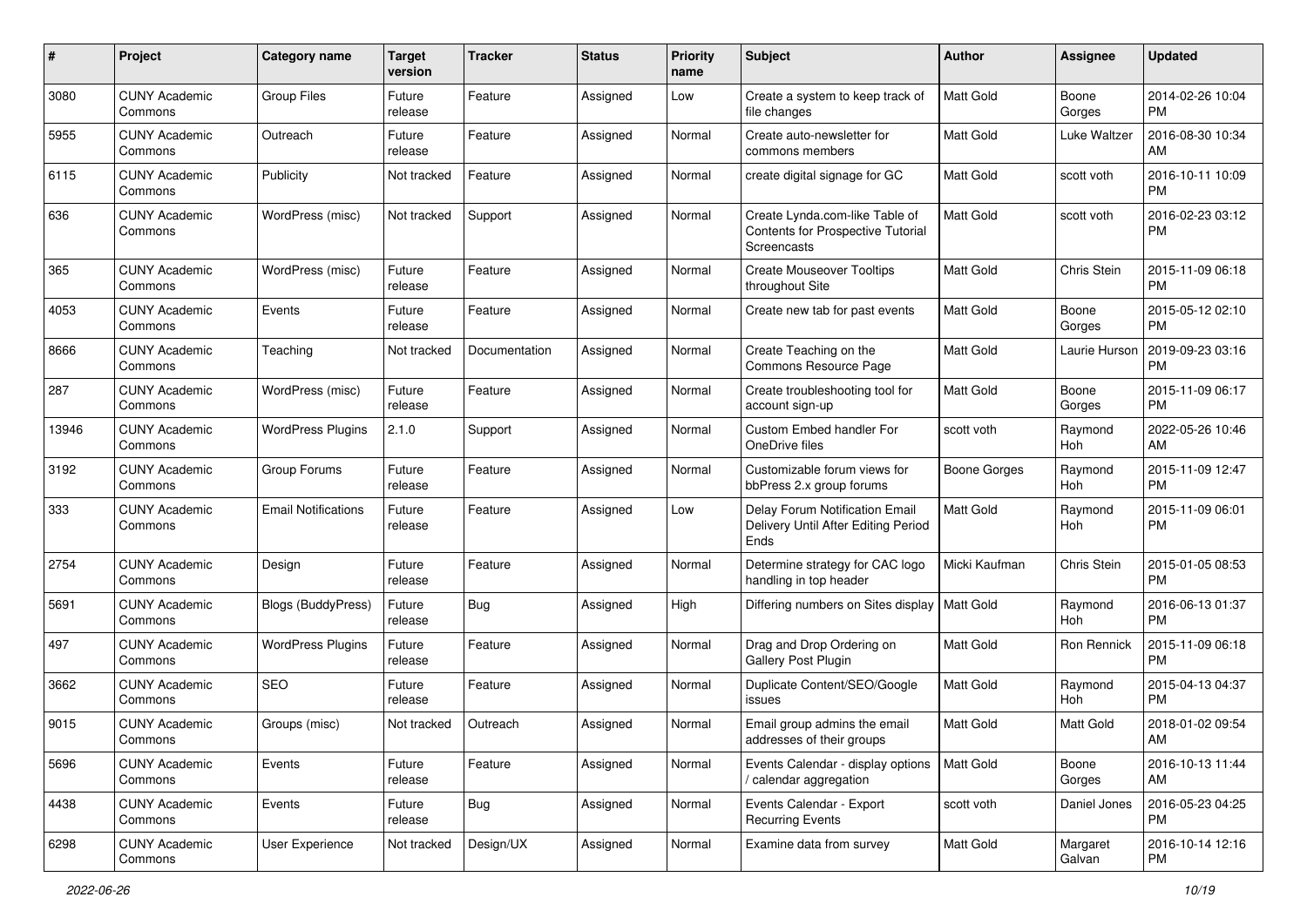| #    | Project                         | <b>Category name</b>    | <b>Target</b><br>version | <b>Tracker</b> | <b>Status</b> | <b>Priority</b><br>name | <b>Subject</b>                                                         | Author              | <b>Assignee</b>     | <b>Updated</b>                |
|------|---------------------------------|-------------------------|--------------------------|----------------|---------------|-------------------------|------------------------------------------------------------------------|---------------------|---------------------|-------------------------------|
| 5581 | <b>CUNY Academic</b><br>Commons | Analytics               | Future<br>release        | Feature        | Assigned      | Normal                  | Explore alternatives to Google<br>Analytics                            | <b>Matt Gold</b>    | Valerie<br>Townsend | 2020-04-17 03:12<br>РM        |
| 4235 | <b>CUNY Academic</b><br>Commons |                         | Not tracked              | Design/UX      | Assigned      | Normal                  | Explore user experience around<br>comments on forum topics vs<br>docs  | Matt Gold           | Samantha<br>Raddatz | 2015-07-21 10:23<br>AM        |
| 500  | <b>CUNY Academic</b><br>Commons | BuddyPress (misc)       | Future<br>release        | Feature        | Assigned      | Normal                  | Export Group Data                                                      | Matt Gold           | Boone<br>Gorges     | 2010-12-19 12:09<br><b>PM</b> |
| 412  | <b>CUNY Academic</b><br>Commons | <b>WordPress Themes</b> | Future<br>release        | Feature        | Assigned      | Normal                  | <b>Featured Themes</b>                                                 | <b>Matt Gold</b>    | Dominic<br>Giglio   | 2015-01-05 08:44<br><b>PM</b> |
| 3458 | <b>CUNY Academic</b><br>Commons | Groups (misc)           | Future<br>release        | Feature        | Assigned      | Normal                  | Filter Members of Group by<br>Campus                                   | Michael Smith       | Samantha<br>Raddatz | 2014-09-26 08:32<br><b>PM</b> |
| 6426 | <b>CUNY Academic</b><br>Commons | Spam/Spam<br>Prevention | Future<br>release        | Feature        | Assigned      | Normal                  | Force captcha on all comments?                                         | <b>Matt Gold</b>    | Tahir Butt          | 2016-10-24 02:06<br><b>PM</b> |
| 310  | <b>CUNY Academic</b><br>Commons | BuddyPress (misc)       | Future<br>release        | Feature        | Assigned      | Low                     | <b>Friend Request Email</b>                                            | Matt Gold           | Samantha<br>Raddatz | 2015-11-09 05:08<br><b>PM</b> |
| 370  | <b>CUNY Academic</b><br>Commons | Registration            | Future<br>release        | Feature        | Assigned      | High                    | Guest Accounts                                                         | Matt Gold           | Matt Gold           | 2015-04-09 09:33<br><b>PM</b> |
| 2013 | <b>CUNY Academic</b><br>Commons | <b>Public Portfolio</b> | Future<br>release        | Feature        | Assigned      | Low                     | Have Profile Privacy Options<br>show up only for filled-in fields      | Matt Gold           | Boone<br>Gorges     | 2015-11-09 06:09<br><b>PM</b> |
| 2832 | <b>CUNY Academic</b><br>Commons | <b>Public Portfolio</b> | Future<br>release        | Feature        | Assigned      | Normal                  | Improve interface for (not)<br>auto-linking profile fields             | <b>Boone Gorges</b> | Chris Stein         | 2015-01-05 08:52<br><b>PM</b> |
| 3770 | <b>CUNY Academic</b><br>Commons | <b>Public Portfolio</b> | Future<br>release        | Feature        | Assigned      | Normal                  | Improve Layout/Formatting of<br>Positions Area on Public<br>Portfolios | <b>Matt Gold</b>    | Chris Stein         | 2015-04-01 09:17<br><b>PM</b> |
| 4903 | <b>CUNY Academic</b><br>Commons | Events                  | Future<br>release        | Design/UX      | Assigned      | Normal                  | Improving visual appearance of<br>event calendars                      | <b>Matt Gold</b>    | Boone<br>Gorges     | 2016-10-13 11:51<br>AM        |
| 435  | <b>CUNY Academic</b><br>Commons | BuddyPress (misc)       | Future<br>release        | Feature        | Assigned      | Normal                  | Include Avatar Images in Forum<br><b>Post Notification Emails</b>      | <b>Matt Gold</b>    | Boone<br>Gorges     | 2010-12-08 12:40<br><b>PM</b> |
| 3536 | <b>CUNY Academic</b><br>Commons | My Commons              | Future<br>release        | Feature        | Assigned      | Normal                  | Infinite Scroll on My Commons<br>page                                  | Matt Gold           | Raymond<br>Hoh      | 2015-04-13 04:42<br><b>PM</b> |
| 3768 | <b>CUNY Academic</b><br>Commons | <b>Public Portfolio</b> | Future<br>release        | Feature        | Assigned      | Normal                  | Institutions/Past positions on<br>public portfolios                    | Matt Gold           | Boone<br>Gorges     | 2018-04-23 10:44<br>AM        |
| 2577 | <b>NYCDH Community</b><br>Site  |                         |                          | Feature        | Assigned      | Low                     | Investigate Potential to Add Links<br>to the Forum                     | <b>Mark Newton</b>  | Alex Gil            | 2013-05-16 09:40<br>PM        |
| 377  | <b>CUNY Academic</b><br>Commons | BuddyPress (misc)       | Future<br>release        | Feature        | Assigned      | Normal                  | Like buttons                                                           | Matt Gold           | Boone<br>Gorges     | 2010-11-16 05:13<br><b>PM</b> |
| 5268 | <b>CUNY Academic</b><br>Commons | Group Forums            | Future<br>release        | <b>Bug</b>     | Assigned      | Normal                  | Long-time to post to multiple<br>groups                                | Luke Waltzer        | Daniel Jones        | 2016-09-07 06:31<br>PM        |
| 8900 | <b>CUNY Academic</b><br>Commons | Accessibility           | Future<br>release        | Feature        | Assigned      | Normal                  | Look into tools to enforce<br>accessibility in WP environment          | Matt Gold           | Boone<br>Gorges     | 2022-04-26 11:59<br>AM        |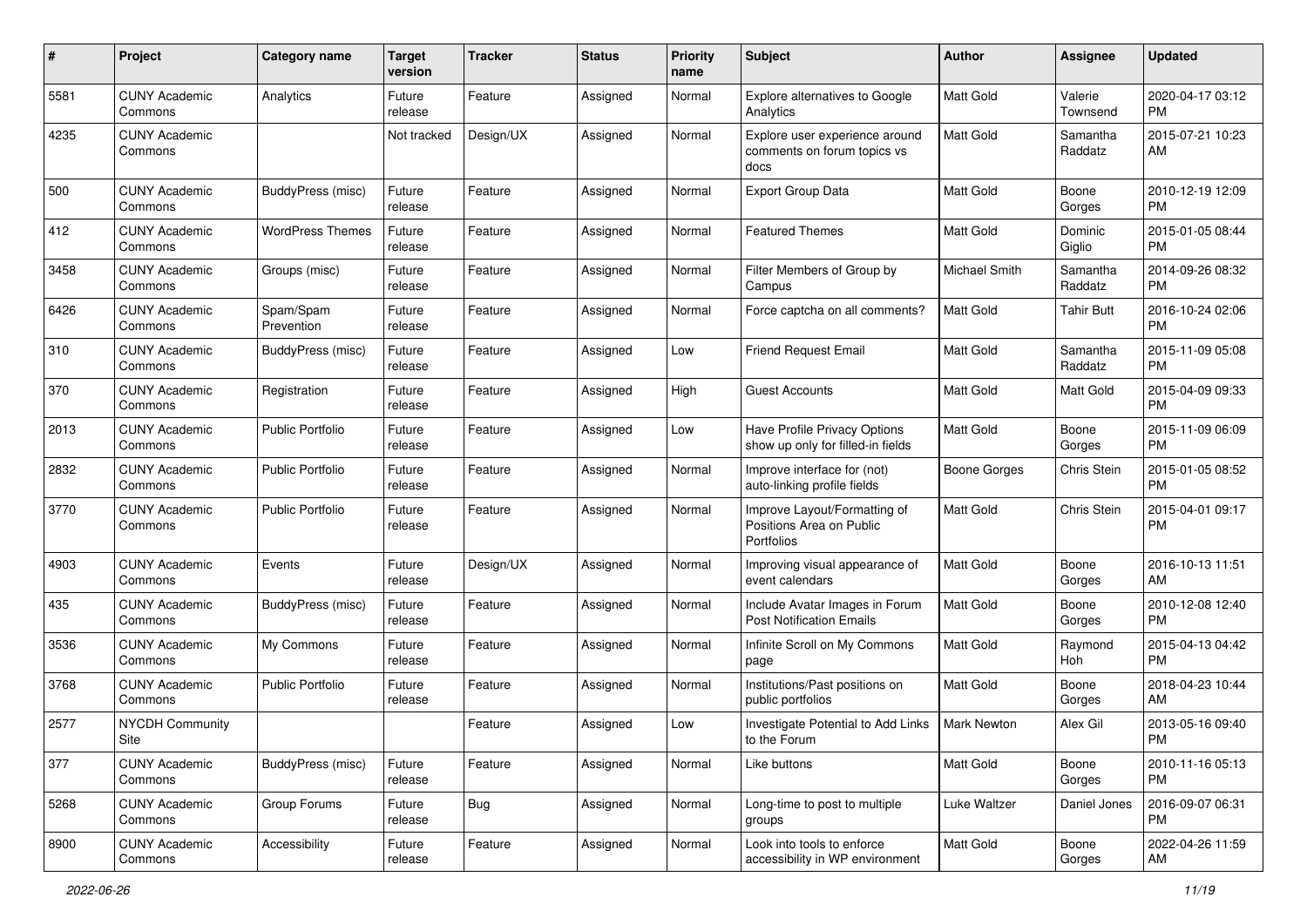| $\pmb{\#}$ | Project                         | Category name            | <b>Target</b><br>version | <b>Tracker</b> | <b>Status</b> | <b>Priority</b><br>name | <b>Subject</b>                                                         | <b>Author</b>       | <b>Assignee</b>       | <b>Updated</b>                |
|------------|---------------------------------|--------------------------|--------------------------|----------------|---------------|-------------------------|------------------------------------------------------------------------|---------------------|-----------------------|-------------------------------|
| 1422       | <b>CUNY Academic</b><br>Commons | <b>BuddyPress Docs</b>   | Future<br>release        | Feature        | Assigned      | Normal                  | Make "created Doc" activity icons<br>non-mini                          | <b>Boone Gorges</b> | Boone<br>Gorges       | 2015-11-09 05:48<br><b>PM</b> |
| 58         | <b>CUNY Academic</b><br>Commons | BuddyPress (misc)        | Future<br>release        | Feature        | Assigned      | Low                     | Make member search sortable by<br>last name                            | Roberta Brody       | Boone<br>Gorges       | 2010-08-26 02:38<br><b>PM</b> |
| 2618       | <b>NYCDH Community</b><br>Site  |                          |                          | <b>Bug</b>     | Assigned      | Low                     | Mark blogs as spam when created   Matt Gold<br>by users marked as spam |                     | Boone<br>Gorges       | 2013-06-09 11:38<br><b>PM</b> |
| 1983       | <b>CUNY Academic</b><br>Commons | Home Page                | Future<br>release        | Feature        | Assigned      | Low                     | Media Library integration with<br>Featured Content plugin              | Boone Gorges        | Dominic<br>Giglio     | 2014-03-17 10:34<br>AM        |
| 6995       | <b>CUNY Academic</b><br>Commons | Home Page                | Not tracked              | Bug            | Assigned      | Normal                  | member filter on homepage not<br>working                               | Matt Gold           | Raymond<br>Hoh        | 2016-12-11 09:46<br><b>PM</b> |
| 585        | <b>CUNY Academic</b><br>Commons | Group Forums             | Future<br>release        | Feature        | Assigned      | Normal                  | Merge Forum Topics                                                     | Sarah Morgano       | Boone<br>Gorges       | 2011-07-06 04:11<br><b>PM</b> |
| 8992       | <b>NYCDH Community</b><br>Site  |                          |                          | <b>Bug</b>     | Assigned      | Normal                  | Multiple RBE error reports                                             | <b>Matt Gold</b>    | Raymond<br><b>Hoh</b> | 2017-12-11 05:43<br><b>PM</b> |
| 3517       | <b>CUNY Academic</b><br>Commons | My Commons               | Future<br>release        | Feature        | Assigned      | Normal                  | Mute/Unmute My Commons<br>updates                                      | <b>Matt Gold</b>    | Raymond<br>Hoh        | 2015-11-09 01:19<br><b>PM</b> |
| 12436      | <b>CUNY Academic</b><br>Commons |                          | Not tracked              | <b>Bug</b>     | Assigned      | Normal                  | Nightly system downtime                                                | Boone Gorges        |                       | 2020-08-01 09:30<br>AM        |
| 5225       | <b>CUNY Academic</b><br>Commons | Registration             | Future<br>release        | Feature        | Assigned      | Normal                  | On-boarding Issues                                                     | Luke Waltzer        | Samantha<br>Raddatz   | 2016-02-12 02:58<br><b>PM</b> |
| 3002       | <b>CUNY Academic</b><br>Commons | Search                   | Future<br>release        | Feature        | Assigned      | Normal                  | Overhaul CAC search by using<br>external search appliance              | Boone Gorges        | Boone<br>Gorges       | 2020-07-15 03:05<br><b>PM</b> |
| 8976       | <b>CUNY Academic</b><br>Commons | Reply By Email           | Not tracked              | Feature        | Assigned      | Normal                  | Package RBE new topics<br>posting?                                     | Matt Gold           | Raymond<br>Hoh        | 2017-12-04 02:34<br><b>PM</b> |
| 2612       | <b>CUNY Academic</b><br>Commons |                          | Not tracked              | Publicity      | Assigned      | Normal                  | Pinterest site for the Commons                                         | local admin         | Sarah<br>Morgano      | 2016-03-04 11:19<br>AM        |
| 1562       | <b>CUNY Academic</b><br>Commons | <b>WordPress Plugins</b> | Future<br>release        | Feature        | Assigned      | Low                     | Play with NYT Collaborative<br><b>Authoring Tool</b>                   | Matt Gold           | Boone<br>Gorges       | 2015-01-05 08:47<br><b>PM</b> |
| 3524       | <b>CUNY Academic</b><br>Commons | Documentation            | Not tracked              | Documentation  | Assigned      | Normal                  | Post describing all you can do<br>when starting up a new<br>blog/group | <b>Matt Gold</b>    | scott voth            | 2014-10-04 12:56<br><b>PM</b> |
| 3510       | <b>CUNY Academic</b><br>Commons | Publicity                | 1.7                      | Publicity      | Assigned      | Normal                  | Post on the News Blog re: 'My<br>Commons'                              | Micki Kaufman       | Sarah<br>Morgano      | 2014-10-15 11:18<br>AM        |
| 10659      | <b>CUNY Academic</b><br>Commons | Group Forums             | Future<br>release        | Feature        | Assigned      | Normal                  | Post to multiple groups via email                                      | <b>Matt Gold</b>    | Raymond<br><b>Hoh</b> | 2018-11-15 12:54<br>AM        |
| 4986       | <b>CUNY Academic</b><br>Commons | ZenDesk                  | Not tracked              | Support        | Assigned      | Normal                  | Prepare documentation for<br>Zendesk re web widget                     | <b>Matt Gold</b>    | Samantha<br>Raddatz   | 2016-02-25 03:09<br><b>PM</b> |
| 3090       | <b>CUNY Academic</b><br>Commons | Twitter page             | Future<br>release        | Feature        | Assigned      | Normal                  | Prevent Retweets from showing<br>up on Commons twitter page            | Matt Gold           | <b>Tahir Butt</b>     | 2016-10-24 11:31<br>AM        |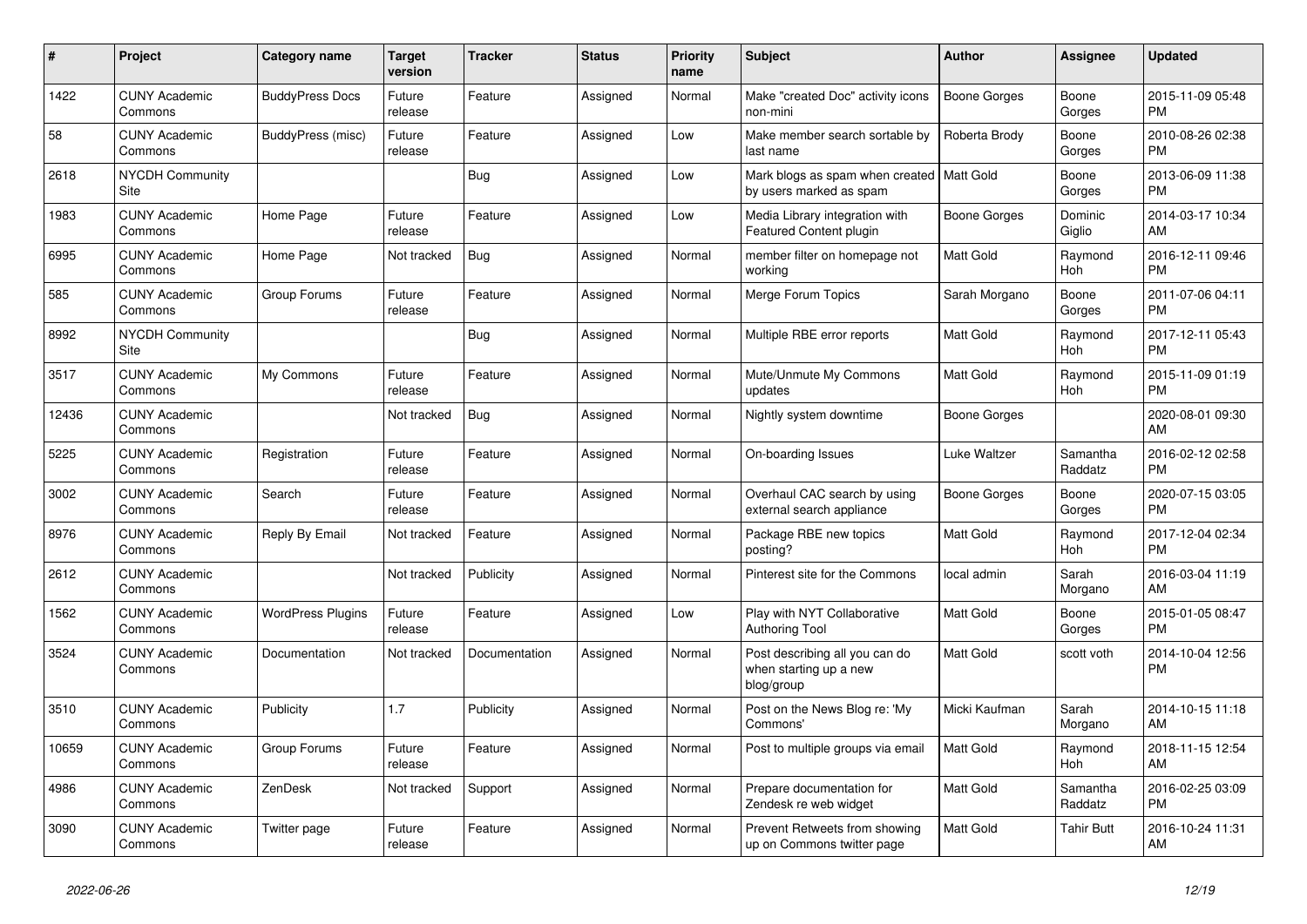| #     | Project                         | <b>Category name</b>           | <b>Target</b><br>version | <b>Tracker</b> | <b>Status</b> | <b>Priority</b><br>name | Subject                                                                     | Author                  | <b>Assignee</b>     | <b>Updated</b>                |
|-------|---------------------------------|--------------------------------|--------------------------|----------------|---------------|-------------------------|-----------------------------------------------------------------------------|-------------------------|---------------------|-------------------------------|
| 2325  | <b>CUNY Academic</b><br>Commons | BuddyPress (misc)              | Future<br>release        | Feature        | Assigned      | Low                     | Profile should have separate<br>fields for first/last names                 | local admin             | Boone<br>Gorges     | 2015-11-09 06:09<br>PM        |
| 5316  | <b>CUNY Academic</b><br>Commons | User Experience                | Future<br>release        | Feature        | Assigned      | Normal                  | Prompt user email address<br>updates                                        | Matt Gold               | Stephen Real        | 2016-12-21 03:30<br><b>PM</b> |
| 658   | <b>CUNY Academic</b><br>Commons | <b>WordPress Plugins</b>       | Future<br>release        | Feature        | Assigned      | Normal                  | Rebulid Sitewide Tag Suggestion                                             | Matt Gold               | Boone<br>Gorges     | 2015-01-05 08:47<br><b>PM</b> |
| 653   | <b>CUNY Academic</b><br>Commons | Group Blogs                    | Future<br>release        | Feature        | Assigned      | Normal                  | Redesign Integration of Groups<br>and Blogs                                 | Matt Gold               | Samantha<br>Raddatz | 2015-11-09 05:40<br><b>PM</b> |
| 8836  | <b>CUNY Academic</b><br>Commons | <b>Blogs (BuddyPress)</b>      | Future<br>release        | Feature        | Assigned      | Normal                  | Redesign site launch process                                                | Matt Gold               | Boone<br>Gorges     | 2019-10-03 02:49<br><b>PM</b> |
| 2881  | <b>CUNY Academic</b><br>Commons | <b>Public Portfolio</b>        | Future<br>release        | Feature        | Assigned      | Normal                  | Redesign the UX for Profiles                                                | Chris Stein             | Chris Stein         | 2016-10-13 12:45<br><b>PM</b> |
| 1888  | <b>CUNY Academic</b><br>Commons | Home Page                      | Future<br>release        | Feature        | Assigned      | Normal                  | Refactor BP MPO Activity Filter to<br>support proper pagination             | Sarah Morgano           | Boone<br>Gorges     | 2014-05-01 07:11<br><b>PM</b> |
| 4388  | <b>CUNY Academic</b><br>Commons | WordPress (misc)               | Future<br>release        | Bug            | Assigned      | Normal                  | Repeated request for<br>authentication.                                     | Alice.Lynn<br>McMichael | Raymond<br>Hoh      | 2015-08-11 07:35<br><b>PM</b> |
| 1105  | <b>CUNY Academic</b><br>Commons | WordPress (misc)               | Future<br>release        | Feature        | Assigned      | Normal                  | Rephrase Blog Privacy Options                                               | <b>Matt Gold</b>        | Samantha<br>Raddatz | 2015-11-09 06:19<br><b>PM</b> |
| 3577  | <b>CUNY Academic</b><br>Commons | My Commons                     | Future<br>release        | Design/UX      | Assigned      | Normal                  | Replies to items in My Commons                                              | <b>Matt Gold</b>        | Raymond<br>Hoh      | 2015-04-09 05:19<br><b>PM</b> |
| 8902  | <b>CUNY Academic</b><br>Commons | Design                         | Not tracked              | Feature        | Assigned      | Normal                  | Report back on research on<br><b>BuddyPress themes</b>                      | <b>Matt Gold</b>        | Michael Smith       | 2017-11-10 12:31<br><b>PM</b> |
| 4070  | <b>CUNY Academic</b><br>Commons | Analytics                      | Not tracked              | Support        | Assigned      | Normal                  | Request for JITP site analytics                                             | Matt Gold               | Seth Persons        | 2016-02-23 03:09<br><b>PM</b> |
| 3475  | <b>CUNY Academic</b><br>Commons | Events                         | Future<br>release        | Feature        | Assigned      | Normal                  | Request to add plugin to<br>streamline room<br>booking/appointment booking  | Naomi Barrettara        | Boone<br>Gorges     | 2014-12-01 05:14<br>PM        |
| 2610  | <b>CUNY Academic</b><br>Commons | Group Invitations              | Future<br>release        | Feature        | Assigned      | Low                     | Request: Custom invitation<br>message to group invites                      | local admin             | Boone<br>Gorges     | 2015-11-09 06:13<br><b>PM</b> |
| 15604 | <b>CUNY Academic</b><br>Commons | <b>Email Notifications</b>     | Future<br>release        | Feature        | Assigned      | Normal                  | <b>Restructure Commons Group</b><br><b>Digest Email Messages</b>            | Matt Gold               | Boone<br>Gorges     | 2022-05-26 10:45<br>AM        |
| 3759  | <b>CUNY Academic</b><br>Commons | WordPress (misc)               | Future<br>release        | Feature        | Assigned      | Normal                  | Review Interface for Adding Users   Matt Gold<br>to Blogs                   |                         | Boone<br>Gorges     | 2015-03-24 05:52<br>PM        |
| 3230  | <b>CUNY Academic</b><br>Commons | Internal Tools and<br>Workflow | Not tracked              | Feature        | Assigned      | High                    | Scripts for quicker<br>provisioning/updating of<br>development environments | <b>Boone Gorges</b>     | Boone<br>Gorges     | 2016-01-26 04:54<br><b>PM</b> |
| 1508  | <b>CUNY Academic</b><br>Commons | WordPress (misc)               | Future<br>release        | Feature        | Assigned      | Normal                  | Share login cookies across<br>mapped domains                                | <b>Boone Gorges</b>     | Boone<br>Gorges     | 2012-07-02 12:12<br>PM        |
| 1423  | <b>CUNY Academic</b><br>Commons | BuddyPress (misc)              | Future<br>release        | Feature        | Assigned      | Low                     | Show an avatar for pingback<br>comment activity items                       | Boone Gorges            | <b>Tahir Butt</b>   | 2016-10-24 12:03<br><b>PM</b> |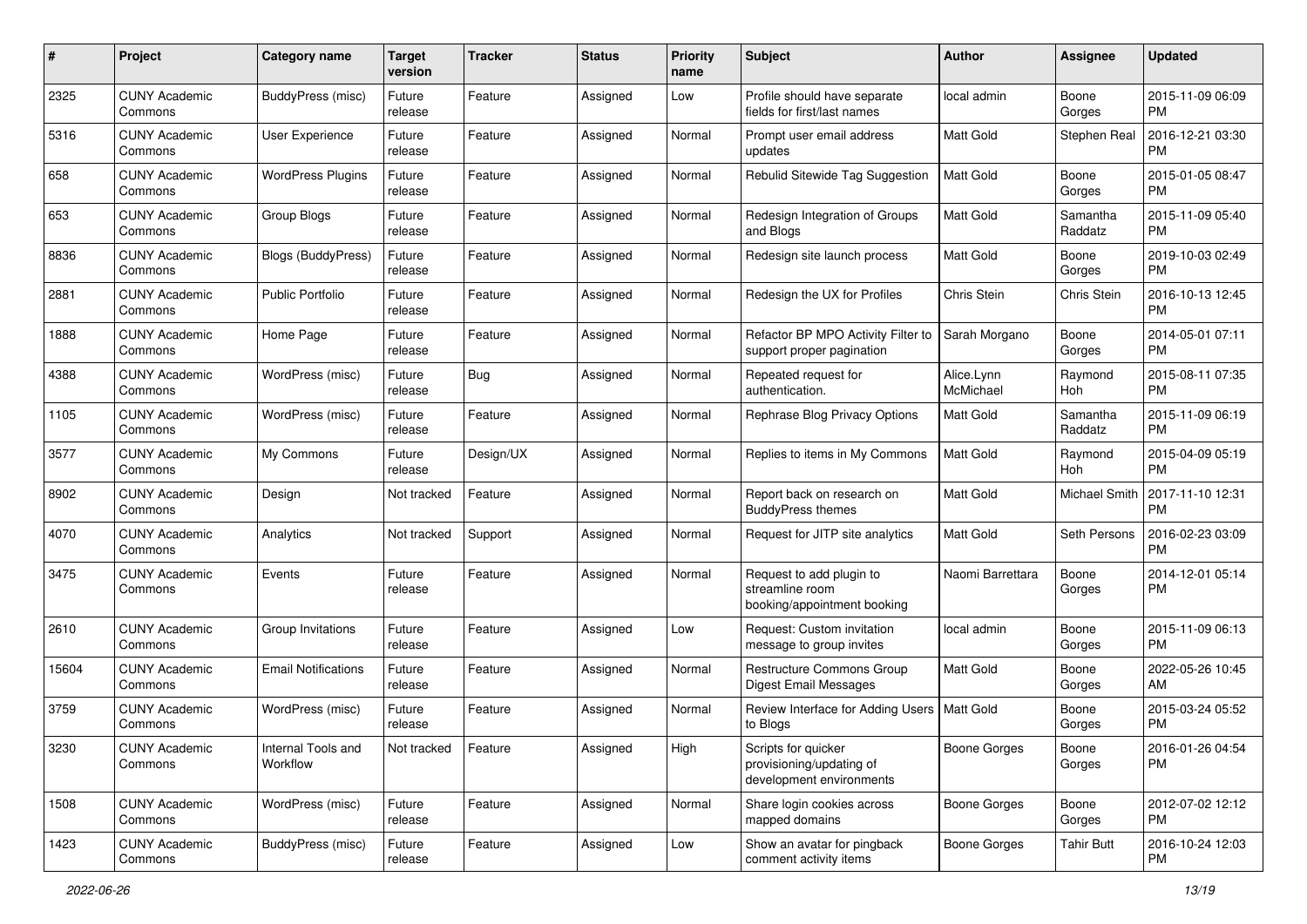| $\#$  | Project                         | Category name          | <b>Target</b><br>version | <b>Tracker</b> | <b>Status</b> | <b>Priority</b><br>name | <b>Subject</b>                                                               | Author              | <b>Assignee</b>     | <b>Updated</b>                |
|-------|---------------------------------|------------------------|--------------------------|----------------|---------------|-------------------------|------------------------------------------------------------------------------|---------------------|---------------------|-------------------------------|
| 4661  | <b>CUNY Academic</b><br>Commons | <b>User Experience</b> | Future<br>release        | Bug            | Assigned      | Normal                  | Simplify Events text                                                         | <b>Matt Gold</b>    | Samantha<br>Raddatz | 2015-10-02 09:06<br><b>PM</b> |
| 3511  | <b>CUNY Academic</b><br>Commons | Publicity              | 1.7                      | Publicity      | Assigned      | Normal                  | Social media for 1.7                                                         | Micki Kaufman       | Sarah<br>Morgano    | 2014-10-14 03:32<br><b>PM</b> |
| 1744  | <b>CUNY Academic</b><br>Commons | <b>BuddyPress Docs</b> | Future<br>release        | Feature        | Assigned      | Normal                  | Spreadsheet-style Docs                                                       | Boone Gorges        | Boone<br>Gorges     | 2015-11-09 06:13<br><b>PM</b> |
| 860   | <b>CUNY Academic</b><br>Commons | Design                 | Future<br>release        | Design/UX      | Assigned      | Normal                  | <b>Standardize Button Treatment</b><br>Across the Commons                    | Chris Stein         | Chris Stein         | 2014-05-01 09:45<br>AM        |
| 2175  | <b>CUNY Academic</b><br>Commons | WordPress (misc)       | Not tracked              | Support        | Assigned      | Normal                  | Subscibe 2 vs. Jetpack<br>subscription options                               | local admin         | <b>Matt Gold</b>    | 2016-01-26 04:58<br><b>PM</b> |
| 9028  | <b>CUNY Academic</b><br>Commons | Onboarding             | Future<br>release        | Feature        | Assigned      | Normal                  | suggest groups to new members<br>during the registration process             | Matt Gold           | Chris Stein         | 2018-10-24 12:34<br><b>PM</b> |
| 8901  | <b>CUNY Academic</b><br>Commons | Accessibility          | Future<br>release        | Feature        | Assigned      | Normal                  | Theme analysis for accessibility                                             | <b>Matt Gold</b>    | Boone<br>Gorges     | 2022-04-26 11:59<br>AM        |
| 7828  | <b>CUNY Academic</b><br>Commons |                        | Not tracked              | Feature        | Assigned      | Normal                  | Theme Assessment 2017                                                        | Margaret Galvan     | Margaret<br>Galvan  | 2017-05-02 10:41<br><b>PM</b> |
| 519   | <b>CUNY Academic</b><br>Commons | <b>BuddyPress Docs</b> | Future<br>release        | Feature        | Assigned      | Low                     | TOC for individual docs - for new<br>BP "wiki-like" plugin                   | scott voth          | Boone<br>Gorges     | 2015-11-09 05:54<br><b>PM</b> |
| 2666  | <b>CUNY Academic</b><br>Commons | About page             | Not tracked              | Documentation  | Assigned      | Normal                  | <b>Update About Text</b>                                                     | <b>Chris Stein</b>  | Luke Waltzer        | 2016-03-04 11:19<br>AM        |
| 1460  | <b>CUNY Academic</b><br>Commons | Analytics              | Future<br>release        | Feature        | Assigned      | Normal                  | Update System Report                                                         | <b>Brian Foote</b>  | Boone<br>Gorges     | 2015-11-09 06:13<br><b>PM</b> |
| 4027  | <b>CUNY Academic</b><br>Commons | Commons In A Box       | Not tracked              | Design/UX      | Assigned      | Normal                  | Usability review of CBOX update<br>procedures                                | <b>Matt Gold</b>    | Samantha<br>Raddatz | 2015-05-11 06:36<br><b>PM</b> |
| 8898  | <b>CUNY Academic</b><br>Commons | Social Paper           | Not tracked              | Feature        | Assigned      | Normal                  | Usage data on docs and social<br>paper                                       | <b>Matt Gold</b>    | Matt Gold           | 2017-11-16 11:32<br>AM        |
| 10368 | <b>CUNY Academic</b><br>Commons |                        | Future<br>release        | Feature        | Assigned      | Normal                  | Use ORCID data to populate<br>academic profile page                          | Stephen Francoeur   | Boone<br>Gorges     | 2018-09-25 01:53<br><b>PM</b> |
| 1192  | <b>CUNY Academic</b><br>Commons | <b>Group Files</b>     | Future<br>release        | Feature        | Assigned      | Low                     | When posting group files, allow<br>users to add a category without<br>saving | <b>Matt Gold</b>    | Raymond<br>Hoh      | 2015-11-09 05:53<br><b>PM</b> |
| 9941  | <b>CUNY Academic</b><br>Commons | Wiki                   | Not tracked              | Support        | Assigned      | Normal                  | Wiki functionality                                                           | <b>Matt Gold</b>    | Boone<br>Gorges     | 2018-06-26 10:57<br>AM        |
| 11517 | <b>CUNY Academic</b><br>Commons |                        | Not tracked              | Feature        | Assigned      | Normal                  | wp-accessibility plugin should not<br>strip 'target=" blank" by default      | <b>Boone Gorges</b> | Laurie Hurson       | 2019-09-24 09:57<br>AM        |
| 5234  | <b>CUNY Academic</b><br>Commons | Membership             | Future<br>release        | Feature        | Assigned      | Normal                  | Write Unconfirmed patch for WP                                               | Boone Gorges        | Boone<br>Gorges     | 2016-10-24 11:18<br>AM        |
| 11848 | <b>CUNY Academic</b><br>Commons |                        | Not tracked              | Support        | Hold          | Normal                  | a Dean of Faculty wants to share<br>a large file                             | Marilyn Weber       |                     | 2019-09-24 08:44<br>AM        |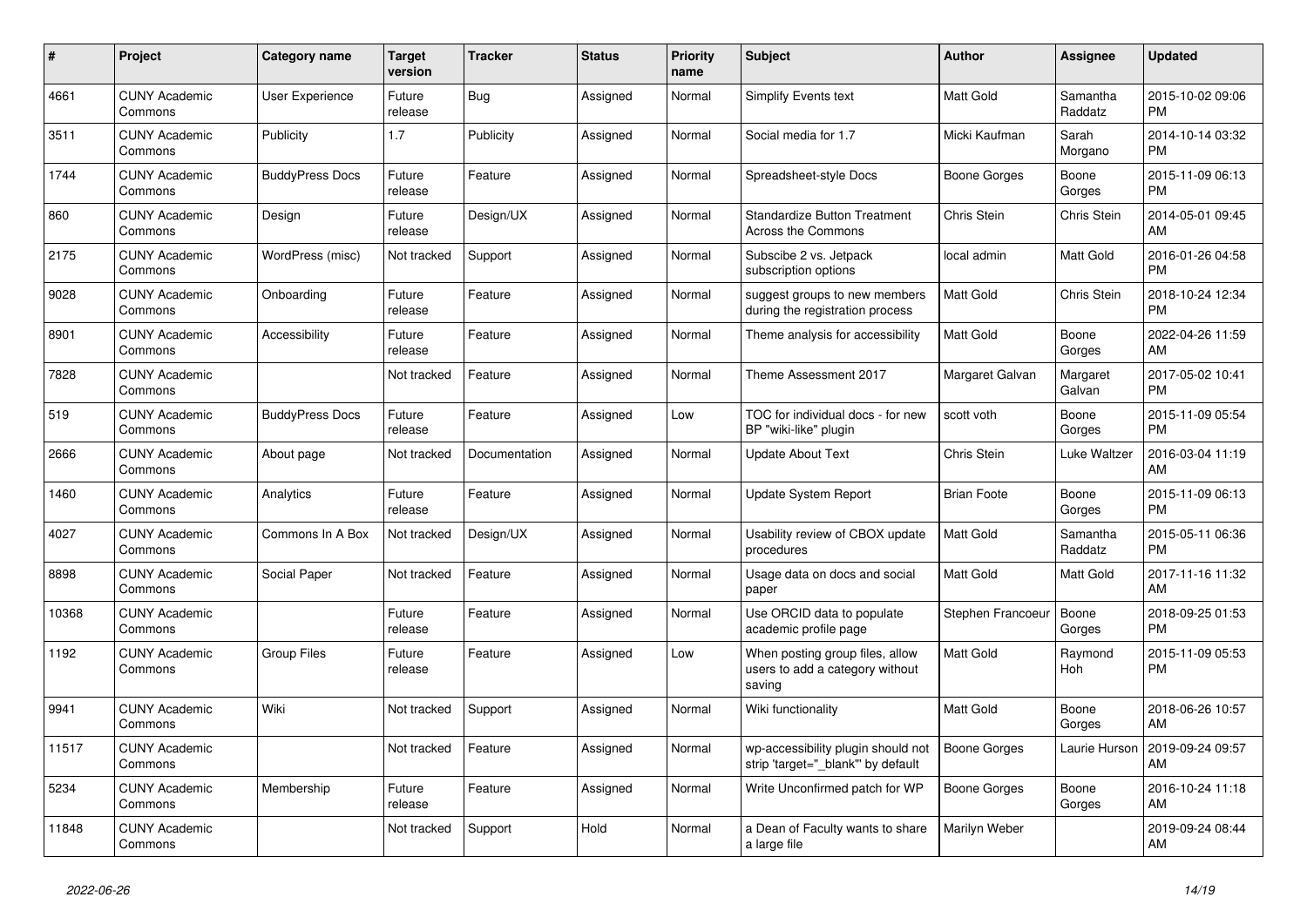| #     | Project                         | <b>Category name</b>     | <b>Target</b><br>version | <b>Tracker</b> | <b>Status</b>        | <b>Priority</b><br>name | <b>Subject</b>                                                                                  | <b>Author</b>           | Assignee              | <b>Updated</b>                |
|-------|---------------------------------|--------------------------|--------------------------|----------------|----------------------|-------------------------|-------------------------------------------------------------------------------------------------|-------------------------|-----------------------|-------------------------------|
| 3939  | <b>CUNY Academic</b><br>Commons | <b>WordPress Plugins</b> | Future<br>release        | Bug            | Hold                 | Normal                  | Activity stream support for<br>Co-Authors Plus plugin                                           | Raymond Hoh             | Raymond<br>Hoh        | 2015-11-09 06:13<br><b>PM</b> |
| 14113 | <b>CUNY Academic</b><br>Commons | WordPress (misc)         | Future<br>release        | Bug            | Hold                 | Normal                  | Block Editor Not Working on this<br>page - Json error                                           | scott voth              | Boone<br>Gorges       | 2021-03-05 11:01<br>AM        |
| 8756  | <b>CUNY Academic</b><br>Commons | Group Blogs              | Future<br>release        | Feature        | Hold                 | Normal                  | Connect multiple blogs to one<br>group?                                                         | Matt Gold               | Boone<br>Gorges       | 2017-09-30 10:42<br>AM        |
| 16092 | <b>CUNY Academic</b><br>Commons |                          | Future<br>release        | Feature        | Hold                 | Normal                  | Don't show main site in Site<br>search results                                                  | Boone Gorges            | Boone<br>Gorges       | 2022-05-17 03:12<br><b>PM</b> |
| 13912 | <b>CUNY Academic</b><br>Commons |                          | Not tracked              | Feature        | Hold                 | Low                     | posting "missed schedule"                                                                       | Marilyn Weber           |                       | 2021-02-23 10:46<br>AM        |
| 9060  | <b>CUNY Academic</b><br>Commons | Commons In A Box         | Not tracked              | Bug            | Hold                 | Normal                  | Problems with CBox image library<br>upload                                                      | Lisa Rhody              | Raymond<br>Hoh        | 2018-01-10 03:26<br><b>PM</b> |
| 8991  | <b>CUNY Academic</b><br>Commons | Reply By Email           | Not tracked              | <b>Bug</b>     | Hold                 | Normal                  | RBE duplicate email message<br>issue                                                            | <b>Matt Gold</b>        | Raymond<br>Hoh        | 2018-02-18 08:53<br><b>PM</b> |
| 3369  | <b>CUNY Academic</b><br>Commons | Reply By Email           | Not tracked              | Outreach       | Hold                 | Normal                  | Release reply by email to WP<br>plugin directory                                                | Matt Gold               | Raymond<br>Hoh        | 2016-03-01 12:46<br><b>PM</b> |
| 2576  | <b>NYCDH Community</b><br>Site  |                          |                          | <b>Bug</b>     | Hold                 | Low                     | Test Next Button in Javascript<br>Tutorial Under Activities                                     | Mark Newton             | Alex Gil              | 2013-05-18 02:55<br><b>PM</b> |
| 12741 | <b>CUNY Academic</b><br>Commons | <b>WordPress Plugins</b> | Not tracked              | Support        | Reporter<br>Feedback | Normal                  | Tableau Public Viz Block                                                                        | Marilyn Weber           | Raymond<br>Hoh        | 2020-05-12 11:00<br>AM        |
| 15978 | <b>CUNY Academic</b><br>Commons | WordPress - Media        | 2.0.2                    | Support        | Reporter<br>Feedback | Normal                  | tex files?                                                                                      | Marilyn Weber           | Raymond<br>Hoh        | 2022-06-14 11:36<br>AM        |
| 14983 | <b>CUNY Academic</b><br>Commons | WordPress (misc)         | Not tracked              | Support        | Reporter<br>Feedback | Normal                  | "Read More" tag not working                                                                     | Rebecca Krisel          | Raymond<br><b>Hoh</b> | 2021-11-23 01:17<br><b>PM</b> |
| 10769 | <b>CUNY Academic</b><br>Commons | <b>WordPress Themes</b>  | Not tracked              | <b>Bug</b>     | Reporter<br>Feedback | Normal                  | 2011 Theme Sidebar                                                                              | Mark Webb               |                       | 2018-12-04 04:09<br><b>PM</b> |
| 13034 | <b>CUNY Academic</b><br>Commons |                          | Not tracked              | Support        | Reporter<br>Feedback | Normal                  | a site is asking people to join the<br>Commons to get a download                                | Marilyn Weber           |                       | 2020-07-12 07:23<br>AM        |
| 13255 | <b>CUNY Academic</b><br>Commons |                          | Not tracked              | Support        | Reporter<br>Feedback | Normal                  | Accessibility problems                                                                          | Marilyn Weber           |                       | 2020-09-01 05:48<br><b>PM</b> |
| 11945 | <b>CUNY Academic</b><br>Commons | Reckoning                | Future<br>release        | Feature        | Reporter<br>Feedback | Normal                  | Add Comments bubble to<br>Reckoning views                                                       | Boone Gorges            | Boone<br>Gorges       | 2019-11-12 05:14<br><b>PM</b> |
| 2573  | <b>NYCDH Community</b><br>Site  |                          |                          | Feature        | Reporter<br>Feedback | Normal                  | Add dh_nyc twitter list feed to site                                                            | <b>Mark Newton</b>      | Matt Gold             | 2013-05-16 11:42<br><b>PM</b> |
| 8675  | <b>CUNY Academic</b><br>Commons | User Onboarding          | Future<br>release        | <b>Bug</b>     | Reporter<br>Feedback | Low                     | Add new User search screen calls<br>for the input of email address but<br>doesn't work with one | Paul Hebert             | Boone<br>Gorges       | 2017-10-11 11:17<br>AM        |
| 16290 | <b>CUNY Academic</b><br>Commons |                          |                          | Feature        | Reporter<br>Feedback | Normal                  | Add Table Of Contents Block<br>plug-in                                                          | Raffi<br>Khatchadourian |                       | 2022-06-24 10:26<br>AM        |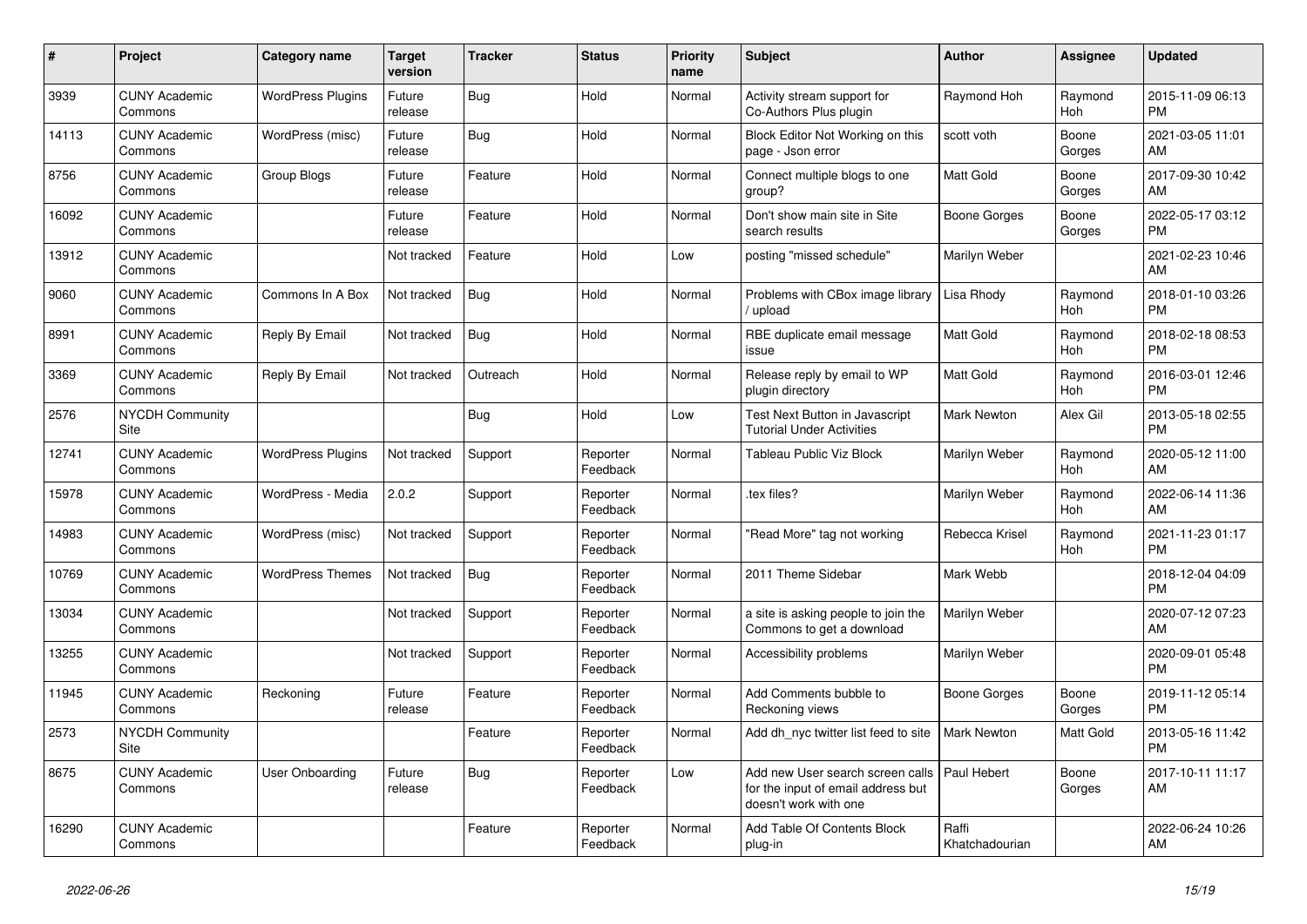| #     | Project                         | <b>Category name</b>     | <b>Target</b><br>version | <b>Tracker</b> | <b>Status</b>        | <b>Priority</b><br>name | <b>Subject</b>                                                     | <b>Author</b>           | <b>Assignee</b>       | <b>Updated</b>                |
|-------|---------------------------------|--------------------------|--------------------------|----------------|----------------------|-------------------------|--------------------------------------------------------------------|-------------------------|-----------------------|-------------------------------|
| 15613 | <b>CUNY Academic</b><br>Commons |                          | 2.0.2                    | Feature        | Reporter<br>Feedback | Normal                  | Adding "Passster" plugin                                           | Laurie Hurson           |                       | 2022-06-14 11:36<br>AM        |
| 14504 | <b>CUNY Academic</b><br>Commons |                          | Not tracked              | Publicity      | Reporter<br>Feedback | Normal                  | Adding showcases to home page<br>menu                              | Laurie Hurson           | Boone<br>Gorges       | 2022-01-19 03:26<br><b>PM</b> |
| 15370 | <b>CUNY Academic</b><br>Commons |                          |                          | Support        | Reporter<br>Feedback | Normal                  | All-in-One Event Calendar?                                         | Marilyn Weber           |                       | 2022-02-17 11:03<br>AM        |
| 15176 | <b>CUNY Academic</b><br>Commons |                          | Not tracked              | Support        | Reporter<br>Feedback | Normal                  | Archiving Q Writing & Old<br>Wordpress Sites on the Commons        | Laurie Hurson           |                       | 2022-02-08 10:28<br>AM        |
| 9211  | <b>CUNY Academic</b><br>Commons | <b>WordPress Plugins</b> | Future<br>release        | Support        | Reporter<br>Feedback | Normal                  | Auto-Role Setting in Forum Plugin<br><b>Causing Some Confusion</b> | Luke Waltzer            | Boone<br>Gorges       | 2018-03-13 11:44<br>AM        |
| 11787 | <b>CUNY Academic</b><br>Commons |                          | Not tracked              | Support        | Reporter<br>Feedback | Normal                  | automated comments notifications<br>on ZenDesk                     | <b>Marilyn Weber</b>    |                       | 2019-08-26 06:18<br><b>PM</b> |
| 15923 | <b>CUNY Academic</b><br>Commons |                          | Not tracked              | Feature        | Reporter<br>Feedback | Normal                  | <b>Bellows Plugin Adjustments</b>                                  | Laurie Hurson           |                       | 2022-04-20 10:10<br>AM        |
| 11415 | <b>CUNY Academic</b><br>Commons | <b>WordPress Plugins</b> | Not tracked              | Bug            | Reporter<br>Feedback | Normal                  | <b>Blog Subscriptions in Jetpack</b>                               | Laurie Hurson           |                       | 2019-05-14 10:34<br>AM        |
| 13975 | <b>CUNY Academic</b><br>Commons | Social Paper             | Not tracked              | Support        | Reporter<br>Feedback | Normal                  | can't approve comments on<br>Social Paper paper                    | Marilyn Weber           |                       | 2021-02-12 09:33<br>AM        |
| 15516 | <b>CUNY Academic</b><br>Commons | <b>WordPress Plugins</b> |                          | <b>Bug</b>     | Reporter<br>Feedback | Normal                  | Can't publish or save draft of post<br>on wordpress.com            | Raffi<br>Khatchadourian | Raymond<br>Hoh        | 2022-03-02 05:52<br><b>PM</b> |
| 10657 | <b>CUNY Academic</b><br>Commons |                          | Not tracked              | Support        | Reporter<br>Feedback | Normal                  | child theme problems                                               | Marilyn Weber           |                       | 2018-11-08 01:19<br><b>PM</b> |
| 11449 | <b>CUNY Academic</b><br>Commons | WordPress - Media        | Not tracked              | Support        | Reporter<br>Feedback | Normal                  | Cloning Media Library for JITP<br>from Staging to Production Site  | <b>Patrick DeDauw</b>   | Boone<br>Gorges       | 2019-05-13 12:00<br><b>PM</b> |
| 10982 | <b>CUNY Academic</b><br>Commons | Domain Mapping           | Not tracked              | Support        | Reporter<br>Feedback | Normal                  | <b>CNAME</b> question                                              | scott voth              |                       | 2019-01-22 04:29<br><b>PM</b> |
| 11149 | <b>CUNY Academic</b><br>Commons |                          | Not tracked              | Support        | Reporter<br>Feedback | Normal                  | comments getting blocked                                           | Marilyn Weber           | Raymond<br><b>Hoh</b> | 2019-03-26 11:40<br>AM        |
| 13328 | <b>CUNY Academic</b><br>Commons | Group Forums             | Not tracked              | <b>Bug</b>     | Reporter<br>Feedback | Normal                  | cross-posting in two related<br>groups                             | Marilyn Weber           | Raymond<br>Hoh        | 2020-09-15 10:39<br><b>PM</b> |
| 11509 | <b>CUNY Academic</b><br>Commons |                          | Not tracked              | Support        | Reporter<br>Feedback | Normal                  | deleted Page causing a Menu<br>problem?                            | Marilyn Weber           |                       | 2019-06-04 09:54<br>AM        |
| 15260 | <b>CUNY Academic</b><br>Commons |                          |                          | Support        | Reporter<br>Feedback | Normal                  | Diacritical markings   European<br><b>Stages</b>                   | Marilyn Weber           |                       | 2022-02-04 08:16<br>AM        |
| 11386 | <b>CUNY Academic</b><br>Commons | WordPress - Media        | Not tracked              | Support        | Reporter<br>Feedback | Normal                  | disappearing images                                                | scott voth              | Boone<br>Gorges       | 2019-05-14 10:32<br>AM        |
| 9207  | <b>CUNY Academic</b><br>Commons |                          | Future<br>release        | Support        | Reporter<br>Feedback | Normal                  | display dashboards made in<br>Tableau?                             | Marilyn Weber           | Boone<br>Gorges       | 2018-04-10 10:42<br>AM        |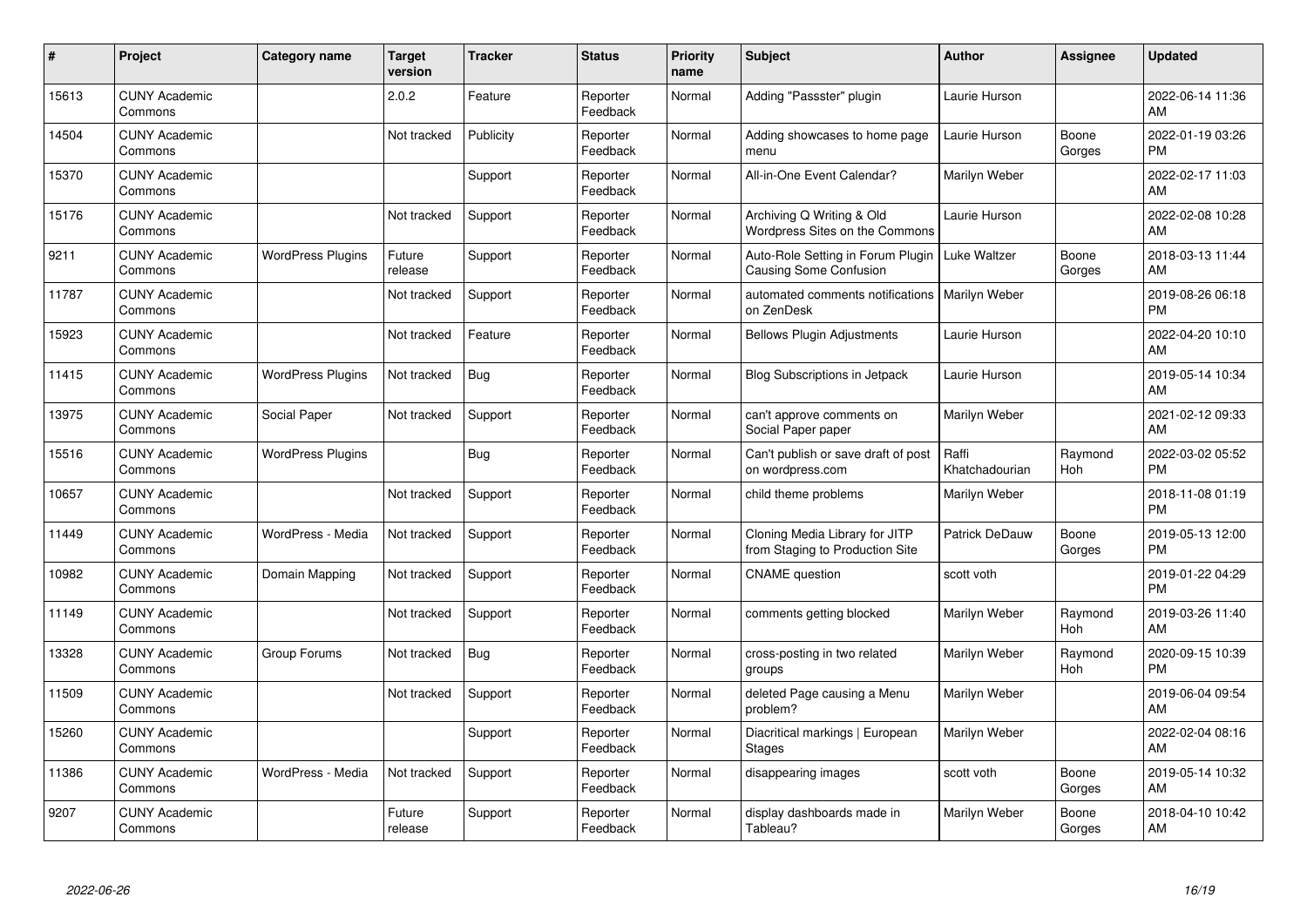| #     | Project                         | <b>Category name</b>     | Target<br>version | <b>Tracker</b> | <b>Status</b>        | <b>Priority</b><br>name | <b>Subject</b>                                                    | <b>Author</b>    | <b>Assignee</b>     | <b>Updated</b>                |
|-------|---------------------------------|--------------------------|-------------------|----------------|----------------------|-------------------------|-------------------------------------------------------------------|------------------|---------------------|-------------------------------|
| 11493 | <b>CUNY Academic</b><br>Commons | Domain Mapping           | Not tracked       | Support        | Reporter<br>Feedback | Normal                  | Domain Mapping Request - Talia<br>Schaffer                        | scott voth       | Matt Gold           | 2019-08-06 08:39<br>AM        |
| 12198 | <b>CUNY Academic</b><br>Commons |                          | Not tracked       | <b>Bug</b>     | Reporter<br>Feedback | Normal                  | Duplicate listing in My Sites                                     | Tom Harbison     |                     | 2019-12-09 05:50<br><b>PM</b> |
| 9289  | <b>CUNY Academic</b><br>Commons | <b>WordPress Plugins</b> | Future<br>release | Bug            | Reporter<br>Feedback | Normal                  | <b>Email Users Plugin</b>                                         | Laurie Hurson    | Boone<br>Gorges     | 2018-10-24 12:34<br><b>PM</b> |
| 12121 | <b>CUNY Academic</b><br>Commons | <b>WordPress Plugins</b> | 2.0.2             | Feature        | Reporter<br>Feedback | Normal                  | Embedding H5P Iframes on<br>Commons Site                          | Laurie Hurson    | Boone<br>Gorges     | 2022-06-14 11:36<br>AM        |
| 15655 | <b>CUNY Academic</b><br>Commons |                          | 2.0.2             | Support        | Reporter<br>Feedback | Normal                  | Event Aggregator plugin?                                          | Marilyn Weber    |                     | 2022-06-14 11:36<br>AM        |
| 11120 | <b>CUNY Academic</b><br>Commons | <b>WordPress Plugins</b> | Not tracked       | Bug            | Reporter<br>Feedback | Normal                  | Events Manager Events Not<br>Showing Up                           | Mark Webb        |                     | 2019-02-27 04:10<br><b>PM</b> |
| 14398 | <b>CUNY Academic</b><br>Commons |                          | Not tracked       | Support        | Reporter<br>Feedback | Normal                  | Events plug-in notification<br>problem                            | Marilyn Weber    |                     | 2021-05-11 11:21<br>AM        |
| 6014  | <b>CUNY Academic</b><br>Commons | Publicity                | Future<br>release | Publicity      | Reporter<br>Feedback | Normal                  | Google search listing                                             | <b>Matt Gold</b> | Boone<br>Gorges     | 2016-09-21 03:48<br><b>PM</b> |
| 1544  | <b>CUNY Academic</b><br>Commons | Groups (misc)            | Future<br>release | Feature        | Reporter<br>Feedback | Normal                  | Group Filtering and Sorting                                       | <b>Matt Gold</b> | Chris Stein         | 2019-03-01 02:25<br><b>PM</b> |
| 11131 | <b>CUNY Academic</b><br>Commons |                          | Future<br>release | Feature        | Reporter<br>Feedback | Normal                  | <b>Image Annotation Plugins</b>                                   | Laurie Hurson    |                     | 2019-02-26 11:33<br>AM        |
| 9947  | <b>CUNY Academic</b><br>Commons | <b>WordPress Plugins</b> | Future<br>release | Feature        | Reporter<br>Feedback | Normal                  | Install H5P quiz plugin                                           | <b>Matt Gold</b> | Boone<br>Gorges     | 2018-09-11 11:01<br>AM        |
| 11556 | <b>CUNY Academic</b><br>Commons | Courses                  | Not tracked       | Bug            | Reporter<br>Feedback | Normal                  | Instructor name given in course<br>listing                        | Tom Harbison     |                     | 2019-06-25 04:12<br><b>PM</b> |
| 1456  | <b>CUNY Academic</b><br>Commons | Group Invitations        | Future<br>release | Feature        | Reporter<br>Feedback | Low                     | Invite to Group Button from Profile   Matt Gold<br>Field          |                  | Samantha<br>Raddatz | 2015-11-09 05:59<br><b>PM</b> |
| 7115  | <b>CUNY Academic</b><br>Commons | Groups (misc)            | Future<br>release | Feature        | Reporter<br>Feedback | Normal                  | make licensing info clear during<br>group creation                | <b>Matt Gold</b> | Raymond<br>Hoh      | 2020-12-08 11:32<br>AM        |
| 15169 | <b>CUNY Academic</b><br>Commons |                          | 2.0.2             | Support        | Reporter<br>Feedback | Normal                  | new Prelude website zipfiles for<br>custom theme and other files. | Marilyn Weber    |                     | 2022-06-14 11:36<br>AM        |
| 10678 | <b>CUNY Academic</b><br>Commons |                          | Not tracked       | <b>Bug</b>     | Reporter<br>Feedback | High                    | Newsletter Plugin Not Sending<br><b>Out Newsletters</b>           | Mark Webb        | Boone<br>Gorges     | 2019-09-16 09:38<br><b>PM</b> |
| 10262 | <b>CUNY Academic</b><br>Commons |                          | Not tracked       | Bug            | Reporter<br>Feedback | Normal                  | Newsletter Plugin: Broken Image<br>at Bottom of All Newsletters   | Mark Webb        | Raymond<br>Hoh      | 2018-08-30 05:17<br><b>PM</b> |
| 12004 | <b>CUNY Academic</b><br>Commons |                          | Not tracked       | Support        | Reporter<br>Feedback | Normal                  | Notifications for spam blog<br>comments                           | Gina Cherry      | Raymond<br>Hoh      | 2019-11-01 12:05<br><b>PM</b> |
| 5317  | <b>CUNY Academic</b><br>Commons | Group Blogs              | Not tracked       | <b>Bug</b>     | Reporter<br>Feedback | Normal                  | Notifications of New Post Didn't<br>Come                          | Luke Waltzer     | Samantha<br>Raddatz | 2016-03-21 10:41<br><b>PM</b> |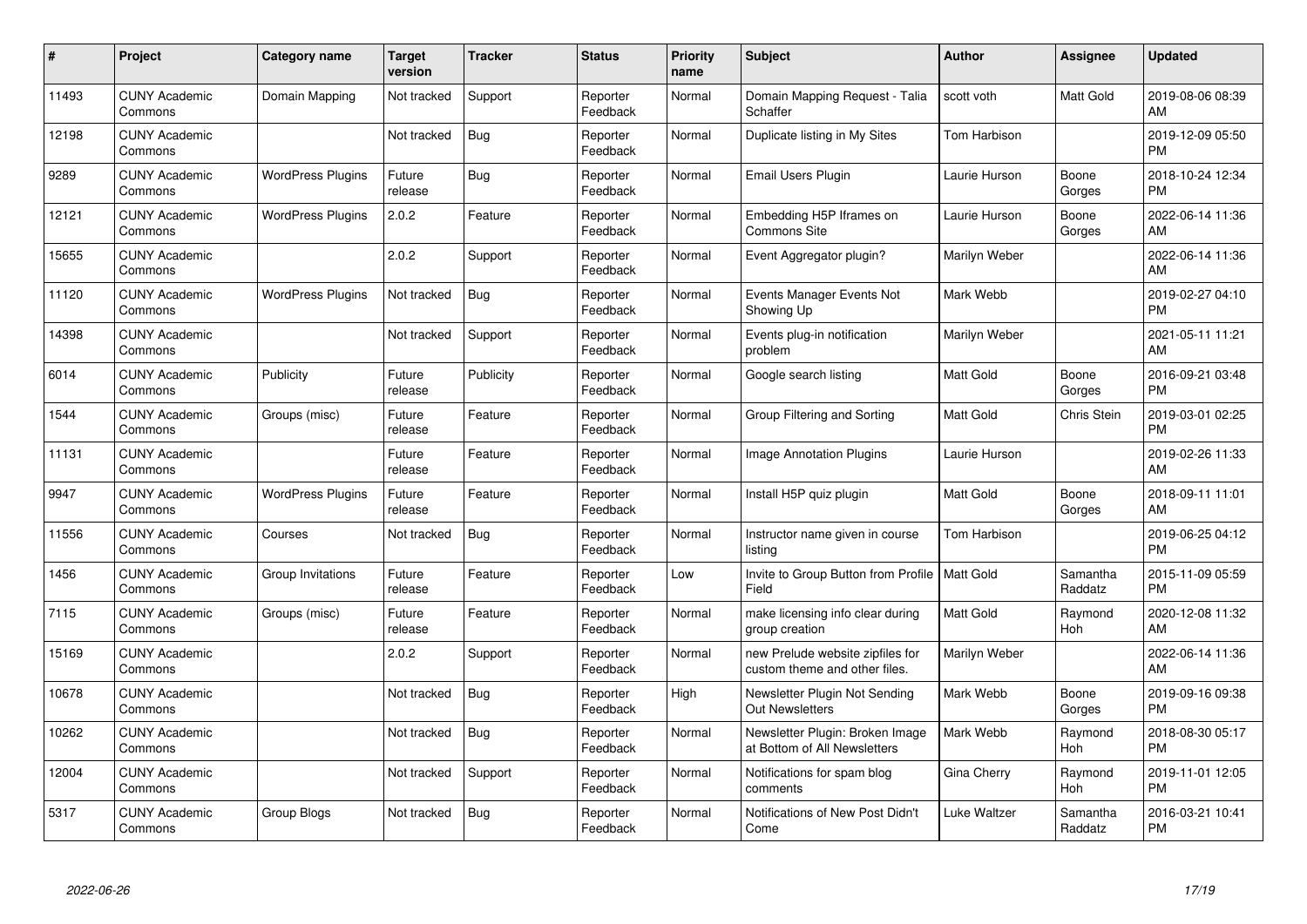| #     | <b>Project</b>                  | Category name              | Target<br>version | <b>Tracker</b> | <b>Status</b>        | <b>Priority</b><br>name | <b>Subject</b>                                                                                | <b>Author</b>           | Assignee         | <b>Updated</b>                |
|-------|---------------------------------|----------------------------|-------------------|----------------|----------------------|-------------------------|-----------------------------------------------------------------------------------------------|-------------------------|------------------|-------------------------------|
| 14074 | <b>CUNY Academic</b><br>Commons | WordPress (misc)           | Not tracked       | Support        | Reporter<br>Feedback | Normal                  | page password protection<br>problem                                                           | Marilyn Weber           |                  | 2021-03-02 11:03<br>AM        |
| 11971 | <b>CUNY Academic</b><br>Commons | <b>Email Notifications</b> | Future<br>release | Bug            | Reporter<br>Feedback | Low                     | Pictures obscured in emailed post<br>notifications                                            | Marilyn Weber           | Raymond<br>Hoh   | 2019-11-21 01:14<br><b>PM</b> |
| 11788 | <b>CUNY Academic</b><br>Commons | <b>WordPress Plugins</b>   | Future<br>release | Support        | Reporter<br>Feedback | Normal                  | Plugin Request - Browse Aloud                                                                 | scott voth              |                  | 2019-09-24 08:42<br>AM        |
| 14629 | <b>CUNY Academic</b><br>Commons |                            | Not tracked       | <b>Bug</b>     | Reporter<br>Feedback | Normal                  | Possible Post Order Bug?                                                                      | <b>Syelle Graves</b>    |                  | 2021-09-14 10:47<br>AM        |
| 11771 | <b>CUNY Academic</b><br>Commons |                            | Not tracked       | Support        | Reporter<br>Feedback | Normal                  | post displays in sections                                                                     | Marilyn Weber           |                  | 2019-08-20 10:34<br>AM        |
| 14900 | <b>CUNY Academic</b><br>Commons |                            | Not tracked       | Support        | Reporter<br>Feedback | Normal                  | previous theme?                                                                               | Marilyn Weber           |                  | 2021-10-25 10:31<br>AM        |
| 14842 | <b>CUNY Academic</b><br>Commons |                            | Not tracked       | Support        | Reporter<br>Feedback | Normal                  | Question about widgets and block<br>editor                                                    | Gina Cherry             |                  | 2021-10-06 03:01<br><b>PM</b> |
| 16110 | <b>CUNY Academic</b><br>Commons |                            |                   | Support        | Reporter<br>Feedback | Normal                  | remove Creative Commons<br>license from pages?                                                | Marilyn Weber           | Raymond<br>Hoh   | 2022-05-17 06:11<br><b>PM</b> |
| 5826  | <b>CUNY Academic</b><br>Commons | <b>WordPress Plugins</b>   | Future<br>release | Support        | Reporter<br>Feedback | Normal                  | <b>Remove Subscription Options</b><br>plugin from directory                                   | Sarah Morgano           | Sarah<br>Morgano | 2016-10-21 04:14<br><b>PM</b> |
| 9979  | <b>CUNY Academic</b><br>Commons | <b>Email Notifications</b> | Not tracked       | Bug            | Reporter<br>Feedback | Normal                  | Reports of slow email activation<br>emails                                                    | <b>Matt Gold</b>        | Boone<br>Gorges  | 2018-08-29 09:40<br><b>PM</b> |
| 16099 | <b>CUNY Academic</b><br>Commons |                            |                   | Support        | Reporter<br>Feedback | Normal                  | request for Newsletter Glue                                                                   | Marilyn Weber           |                  | 2022-05-13 12:14<br><b>PM</b> |
| 16245 | <b>CUNY Academic</b><br>Commons | WordPress (misc)           |                   | <b>Bug</b>     | Reporter<br>Feedback | Normal                  | Save Button missing on<br>WordPress Profile page                                              | scott voth              | Raymond<br>Hoh   | 2022-06-16 03:09<br><b>PM</b> |
| 6356  | <b>CUNY Academic</b><br>Commons | <b>WordPress Plugins</b>   | Future<br>release | Bug            | Reporter<br>Feedback | Low                     | Should Subscribe2 be<br>deprecated?                                                           | Luke Waltzer            |                  | 2017-03-20 12:20<br><b>PM</b> |
| 11077 | <b>CUNY Academic</b><br>Commons | Events                     | Not tracked       | Feature        | Reporter<br>Feedback | Normal                  | Show event category description<br>in event list view                                         | Raffi<br>Khatchadourian |                  | 2019-02-12 10:38<br><b>PM</b> |
| 12484 | <b>CUNY Academic</b><br>Commons |                            | Not tracked       | Support        | Reporter<br>Feedback | Normal                  | Sign up Code for COIL Course<br>starting in March                                             | Laurie Hurson           | Matt Gold        | 2020-03-02 02:26<br><b>PM</b> |
| 12360 | <b>CUNY Academic</b><br>Commons | <b>WordPress Themes</b>    | Not tracked       | <b>Bug</b>     | Reporter<br>Feedback | Normal                  | site just says "DANTE We are<br>currently in maintenance mode,<br>please check back shortly." | Marilyn Weber           |                  | 2020-02-04 12:13<br><b>PM</b> |
| 15242 | <b>CUNY Academic</b><br>Commons | Performance                | Not tracked       | Bug            | Reporter<br>Feedback | Normal                  | Slugist site                                                                                  | Raffi<br>Khatchadourian | Boone<br>Gorges  | 2022-02-07 11:14<br>AM        |
| 9515  | <b>CUNY Academic</b><br>Commons | <b>WordPress Plugins</b>   | Not tracked       | <b>Bug</b>     | Reporter<br>Feedback | Normal                  | Text to Speech plugin - "More<br>Slowly" checkbox not working                                 | scott voth              | Boone<br>Gorges  | 2018-06-13 02:26<br><b>PM</b> |
| 12446 | <b>CUNY Academic</b><br>Commons | Groups (misc)              | Future<br>release | Feature        | Reporter<br>Feedback | Normal                  | Toggle default site to group forum<br>posting                                                 | Laurie Hurson           | Laurie Hurson    | 2020-03-10 11:57<br>AM        |